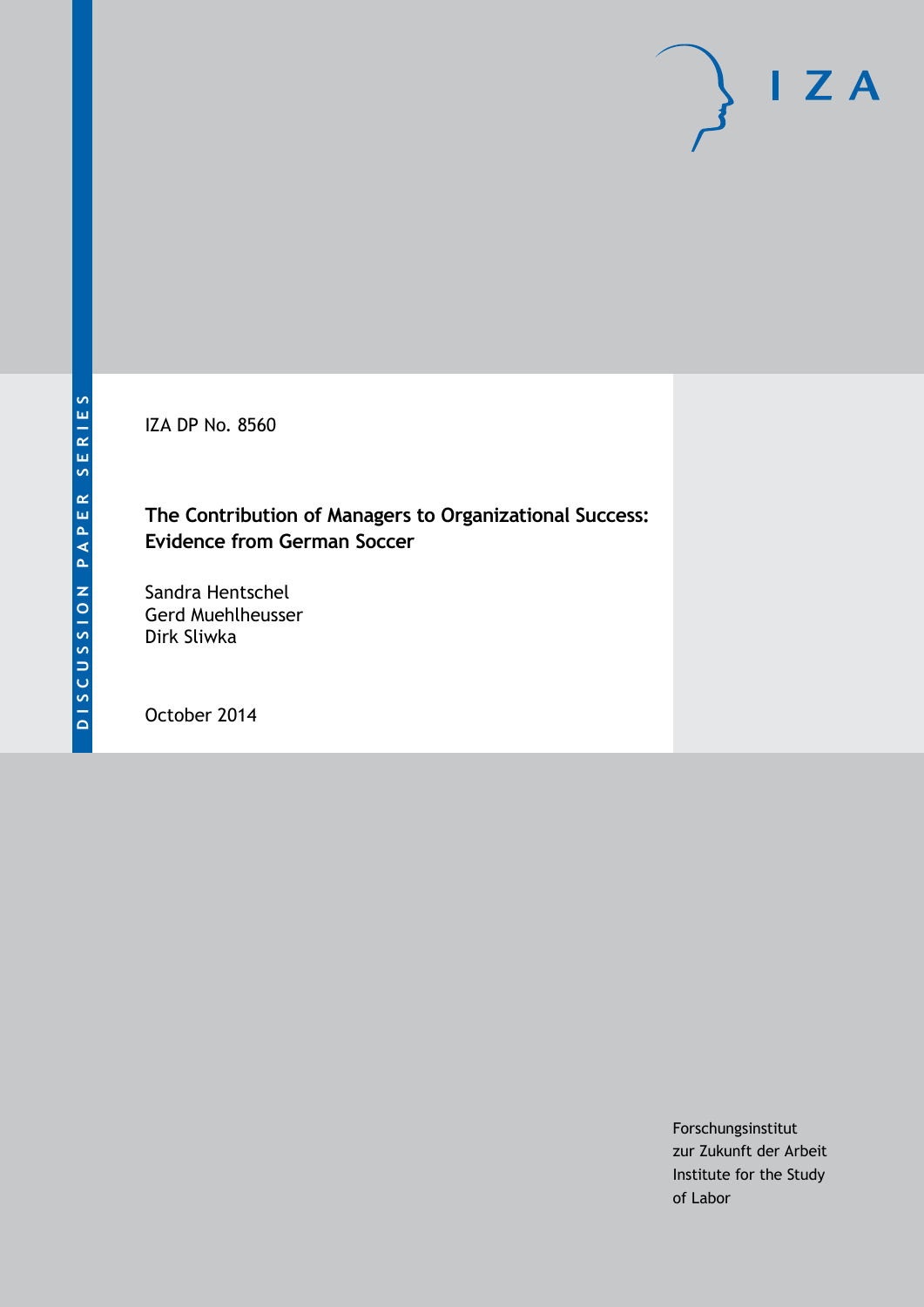# **The Contribution of Managers to Organizational Success: Evidence from German Soccer**

### **Sandra Hentschel**

*Bielefeld University*

### **Gerd Muehlheusser**

*University of Hamburg, IZA and CESifo*

### **Dirk Sliwka**

*University of Cologne, IZA and CESifo*

Discussion Paper No. 8560 October 2014

IZA

P.O. Box 7240 53072 Bonn **Germany** 

Phone: +49-228-3894-0 Fax: +49-228-3894-180 E-mail: [iza@iza.org](mailto:iza@iza.org)

Any opinions expressed here are those of the author(s) and not those of IZA. Research published in this series may include views on policy, but the institute itself takes no institutional policy positions. The IZA research network is committed to the IZA Guiding Principles of Research Integrity.

The Institute for the Study of Labor (IZA) in Bonn is a local and virtual international research center and a place of communication between science, politics and business. IZA is an independent nonprofit organization supported by Deutsche Post Foundation. The center is associated with the University of Bonn and offers a stimulating research environment through its international network, workshops and conferences, data service, project support, research visits and doctoral program. IZA engages in (i) original and internationally competitive research in all fields of labor economics, (ii) development of policy concepts, and (iii) dissemination of research results and concepts to the interested public.

<span id="page-1-0"></span>IZA Discussion Papers often represent preliminary work and are circulated to encourage discussion. Citation of such a paper should account for its provisional character. A revised version may be available directly from the author.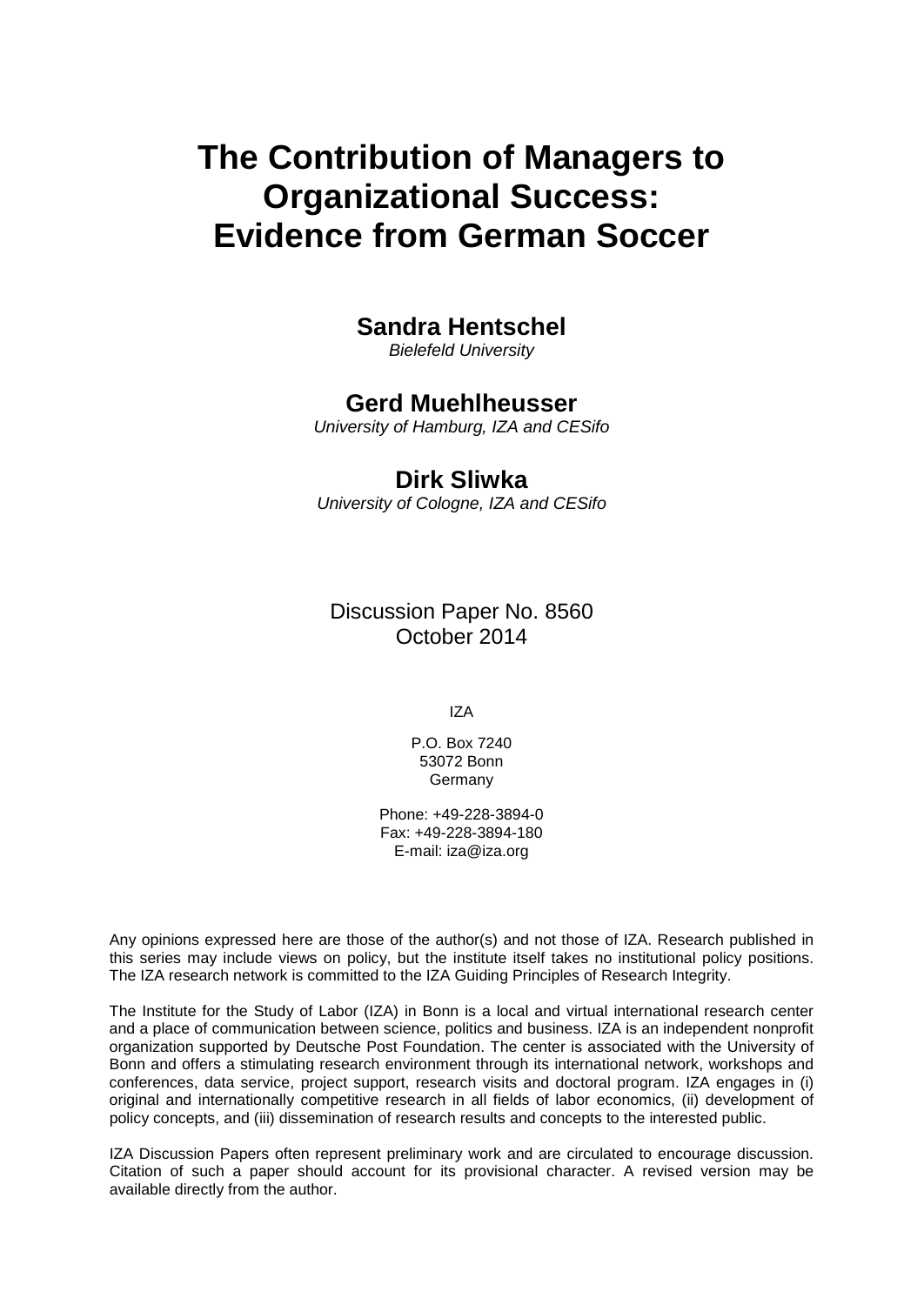IZA Discussion Paper No. 8560 October 2014

## **ABSTRACT**

## **The Contribution of Managers to Organizational Success: Evidence from German Soccer[\\*](#page-1-0)**

We study the impact of managers on the success of professional soccer teams using data from the German "Bundesliga". We evaluate the performance impact of individual managers by estimating regression models that include both team and manager fixed effects, where we are exploiting the high turnover of managers between teams to disentangle the managers' contributions. We find that teams employing a manager at the 75% ability percentile gain on average 0:25 points per game more than those employing a manager at the 25% ability percentile, which corresponds to a sizeable difference of 18% of the average number of points awarded per game. Moreover, estimated abilities have significant predictive power for future performance.

JEL Classification: J24, J44, J63

Keywords: managerial skills, human capital, empirical, fixed effects, professional sports

Corresponding author:

Gerd Muehlheusser University of Hamburg Department of Economics Von-Melle-Park 5 20146 Hamburg Germany E-mail: [gerd.muehlheusser@wiso.uni-hamburg.de](mailto:gerd.muehlheusser@wiso.uni-hamburg.de)

Financial support from the State of North Rhine-Westfalia (NRW), Ministry for Family, Children, Culture and Sport (MFKJKS) is gratefully acknowledged. Moreover, we thank Impire AG for kindly providing a large part of the data used in the paper. We are also grateful to Herbert Dawid and Eberhard Feess for their valuable comments. Dennis Baufeld, Uwe Blank, Michaela Buscha, Stephan Göpfert, Merle Gregor, Dennis Hebben, and Stefanie Kramer provided excellent research assistance.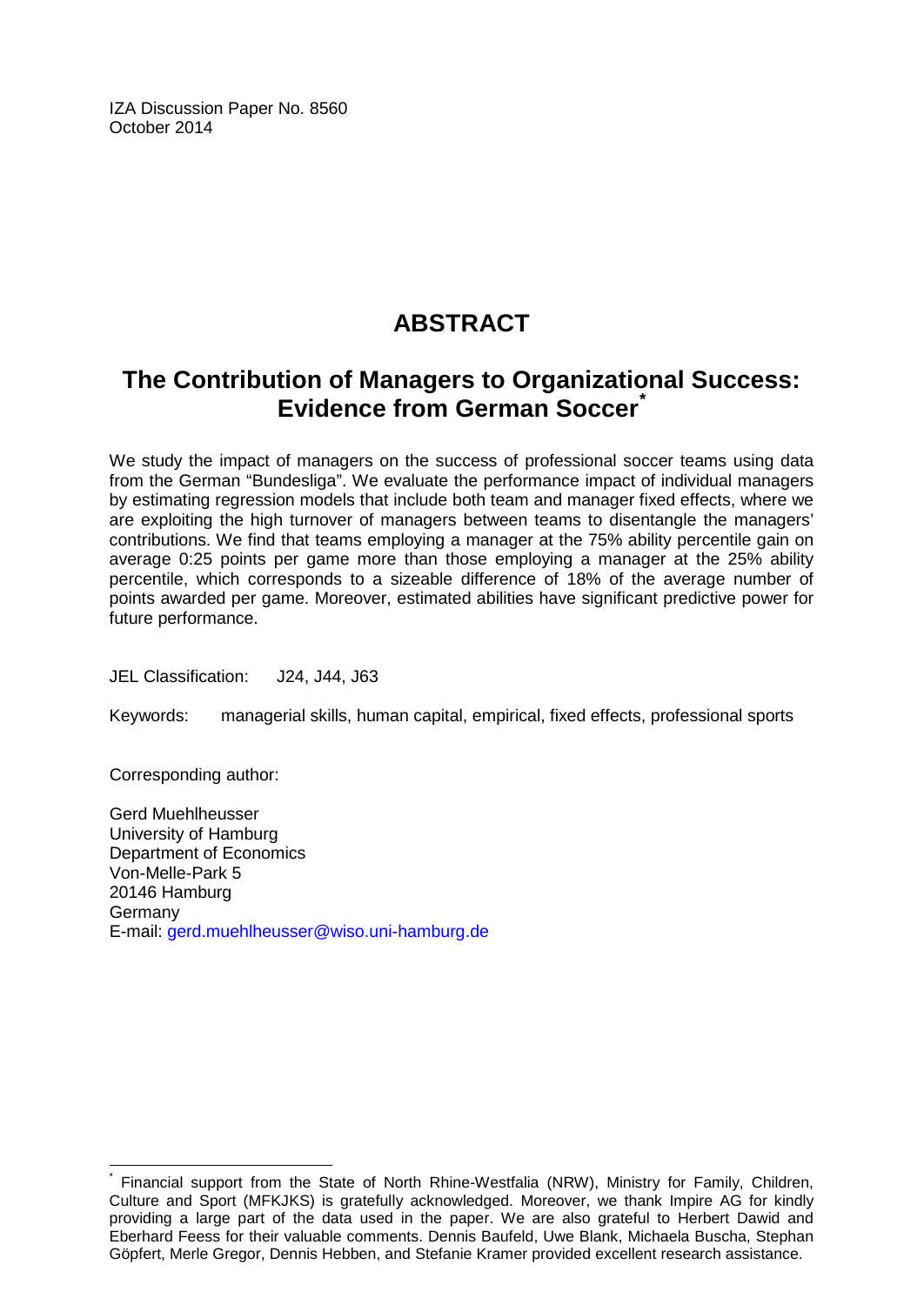### 1 Introduction

It is widely believed that managers have a huge impact on the success of organizations. The ability of the person at the top affects an organization through a number of channels and should trickle down through the hierarchy and thus have a strong effect on organizational performance (Rosen, 1982). But how big are these effects? What difference does the quality of the single person at the top make for the overall performance of the organization? There is a recent empirical literature which aims at measuring the contribution of individual managers to the performance of their organization (see e.g., Bertrand and Schoar, 2003; Lazear et al., 2014; Graham et al., 2012) exploiting the variation which arises from the fact that, in the course of the careers, some managers are active in several organizations or functions which allows to disentangle their contribution from other factors. However, this is a difficult endeavor as CEOs, for instance, typically stay at the top of a specific firm for longer time periods and work as CEOs only for a very small number of different firms (very often only one) in their lifetime – which limits the scope to measure their contribution to organizational success.

In this paper, we consider this issue in the context of professional sports which has several advantages for the question at hand (apart from being of interest in its own right): (i) team performance is publicly observable on a weekly basis and (ii) managers move very frequently between teams – much more frequently than managers in firms. And observing the same manager in different organizations thus using different sets of resources and working with different people is crucial to measure a manager's contribution to overall success. We follow the approach applied by Abowd et al. (1999) (who use wages of employees working for different employers) and Bertrand and Schoar (2003) (who study CEO's working for different firms) and evaluate the impact of individual managers by estimating OLS regressions that include both team and manager fixed effects using data from the last 21 seasons of the *Bundesliga*, Germany's major soccer league.<sup>1</sup> We then

 $1$ Another strand of literature has followed a different route in order to measure managerial quality in professional sports: In a first step, a (stochastic) efficiency frontier is estimated for each team, and then in a second step, the quality of a manager is assessed in terms of the team's proximity to this frontier during his term, see e.g., Carmichael and Thomas (1995); Fizel and D'Itry (1997); Dawson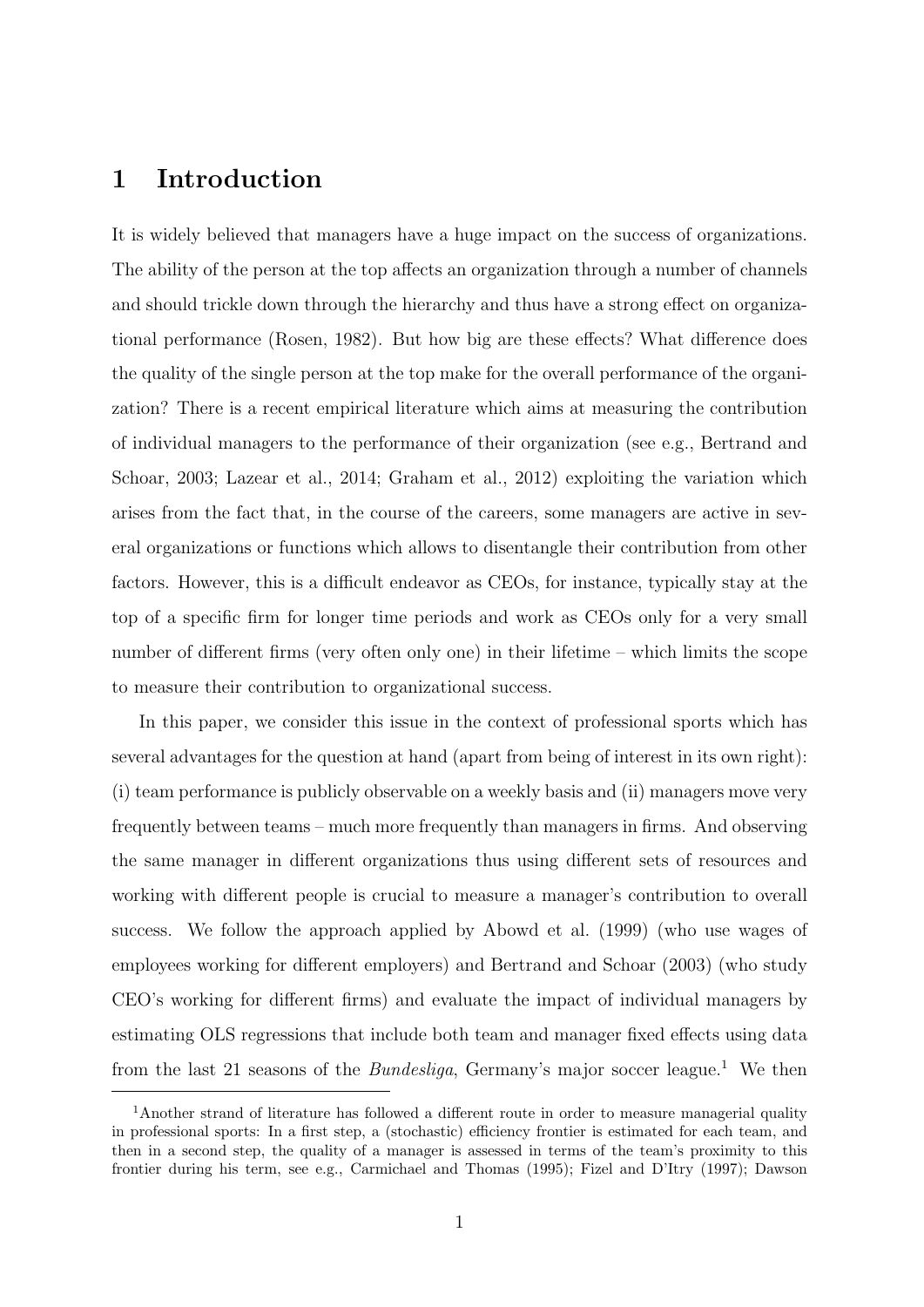investigate the obtained manager fixed effects further and, for instance, find that teams employing a manager at the 75% ability percentile gain on average 0.25 points per game more than those employing a manager at the 25% ability percentile. This corresponds to a difference of 18% of the average number of points awarded per game. We also conduct a cross validation exercise by estimating manager fixed effects using the data only up to a certain season and then investigate whether these fixed effects are useful to predict future performance. We find that this indeed is the case: these measures of managerial ability have a substantial predictive power for future performance of the teams employing the respective manager.

The paper thus contributes to the growing literature empirically analyzing the impact of managers on different economic measures, such as corporate behavior (Bertrand and Schoar, 2003), corporate tax avoidance (Dyreng et al., 2010), managerial compensation (Graham et al., 2012), or disclosure choices (Bamber et al., 2010). In a prominent study, Bertrand and Schoar (2003) try to assess the impact of managers on firm performance, analyzing to what extent manager fixed effects can explain the observed heterogeneity in corporate behavior. They use a manager-firm matched panel data set that comprises different CEOs in different firms and focus only on those firms that have employed at least one mover manager, i.e. a manager who can be observed in at least two firms. The results show that manager fixed effects are important determinants in explaining corporate behavior. More recently, Lazear et al. (2014) study data from a large call center where supervisors move between teams (and team composition varies over time) which allows to disentangle the effect of different supervisors on performance. To the best of our knowledge, our paper is the first to apply this idea to the professional sports sector. Moreover, all managers in our study operate in the same industry, and this industry attracts a huge amount of public attention. As a result, most of these managers are very well-known to the interested public, so that the estimated individual fixed effects are of interest in their own right. Furthermore, we show that the estimated effects are useful to predict performance later in the managers' careers. Hence, our results can be helpful

et al. (2000a,b); Dawson and Dobson (2002); Kahane (2005); Hofler and Payne (2006).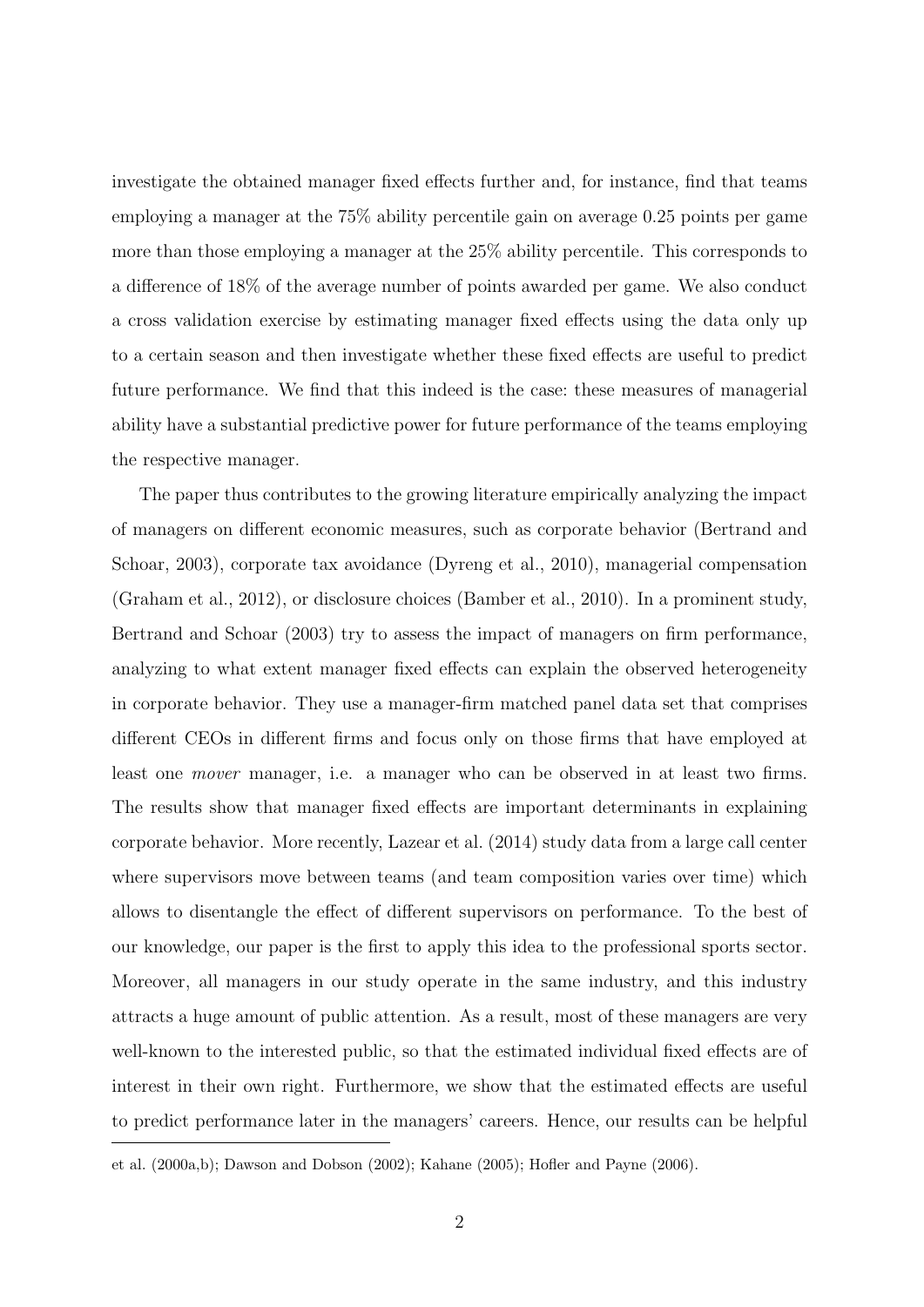in identifying "under-valued" managers.

The remainder of the paper is structured as follows: We first describe the data and the empirical framework in section 2. In section 3 we present the key results, in particular with respect to the estimated manager fixed effects and the resulting heterogeneity of managers. In section 4 we cross-validate our results by estimating first manager and team fixed-effects for a restricted sample, and then use these estimates to predict team performance for the remaining seasons in our data set. Section 5 discusses possible caveats of our framework and concludes.

### 2 Empirical Framework

#### 2.1 Data

The German Bundesliga – one of the strongest and economically most viable soccer leagues in the world – consists of 18 teams, and in each season, each team plays twice against each other team (one home match for each team), resulting in two half-seasons with 17 match days each. In each match, a winning (losing) team is awarded 3 (0) points, a draw results in 1 point for each team, and teams are ranked according to their accumulated points.<sup>2</sup> Our data set contains all Bundesliga matches played in the 21 seasons from 1993/94 until 2013/14 (9 matches played on each of 714 match days leading to a total of 6426 matches).

In our analysis, the unit of observation is the performance of a manager-team pair during a half-season (that is, match days 1 through 17 and 18 through 34, respectively). Therefore our dependent variable (*Points*) is the average number of points per game gained in the course of a half-season.<sup>3</sup>

Throughout we refer to a spell as a non-interrupted relationship between a manager-

<sup>2</sup>When several teams have accumulated the same number of points, the goal difference is used as the tie-breaking rule. In the first two season covered 1993/94 and 1994/95 the Bundesliga still applied a "two-point rule" where the winner of a game was awarded two points instead of three. We converted the data from these two seasons to the three-point rule.

<sup>3</sup>Considering half-seasons has the advantage that a team faces each other team exactly once during that time, so that distortions due to different sets of opponents are reduced.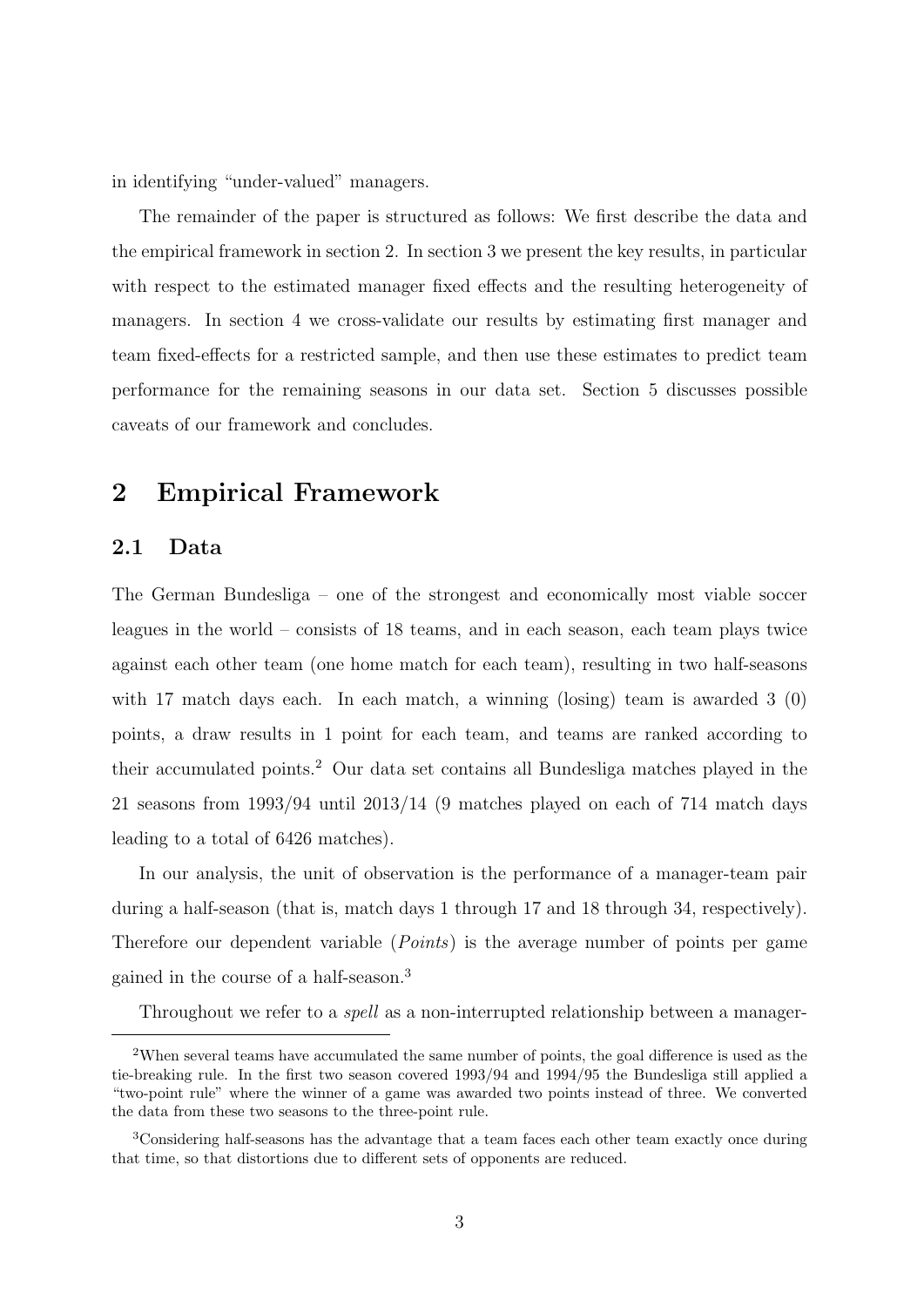team pair.<sup>4</sup> To be considered in the subsequent analysis, we require that a spell must last for at least 17 consecutive matches in the Bundesliga, and throughout the paper we refer to this as the *Footprint* condition  $(F)$ .<sup>5</sup> This condition excludes observations from managers who are responsible for a team only for a small number of games.<sup>6</sup> While such short-term managers might have an impact on the team's short-term performance, they are unlikely to "leave a footprint". Out of the 176 managers in our data set, 116 remain after condition F is applied.<sup>7</sup>

Spells satisfying condition F often stretch over several half-seasons (thereby leading to multiple observations for our dependent variable), but the time interval of a spell does typically not divide evenly into half-seasons. The reason is that managers are frequently hired and dismissed within (half-) seasons.<sup>8</sup> In these cases, we consider the performance in all half-seasons of the spell, weighted with the number of matches in the respective half-season.<sup>9</sup>

<sup>&</sup>lt;sup>4</sup>In a small number of cases, the same manager-team pair has multiple spells, that is, a team has hired the same manager again after several years, e.g., Ottmar Hitzfeld (Bayern Munich) or Felix Magath (Wolfsburg). We count each of such periods as separate spells.

<sup>&</sup>lt;sup>5</sup>In a similar vein, Bertrand and Schoar (2003) require at least three joint years for a manager-firm pair to considered in the analysis. We have chosen 17 matches to limit the scope of distortions due to the strength of the opponent teams.

<sup>&</sup>lt;sup>6</sup>For instance, there are interim coaches who are hired only for a small number of matches after a coach has been fired and before a permanent successor is found. In our sample, the average spell of such interim managers lasts for 2.35 matches only. But there are also some managers who are dismissed because of weak performance after being in office only for a small number of matches.

<sup>&</sup>lt;sup>7</sup>The 60 managers and corresponding 109 spells which do not satisfy condition F are excluded from the further analysis. On average these spells lasted for a mere 6 matches only. See Appendix B for more details.

<sup>8</sup>Within-season dismissals are a very typical feature in European Professional Sports. On average, about 35-40% of the teams dismiss their manager within a given season at least once (see e.g. Hentschel et al., 2012; De Paola and Scoppa, 2012; Tena and Forrest, 2007; Audas et al., 2002). In the 21 seasons of our sample, we observe in total 192 such within-season dismissals.

<sup>9</sup>For example, when a manager is hired at match day 5, and fired after match day 30 of the same season, this spell satisfies condition F, and there are two observations for this manager-team pair (one for the first half-season encompassing match days 5 to 17 and one for the second with match days 18 to 30, respectively). To take into account that the spell covers none of these two half-season in full, the average points won in each half-season are weighed with the number of joint matches of the manager-team pair in that half-season.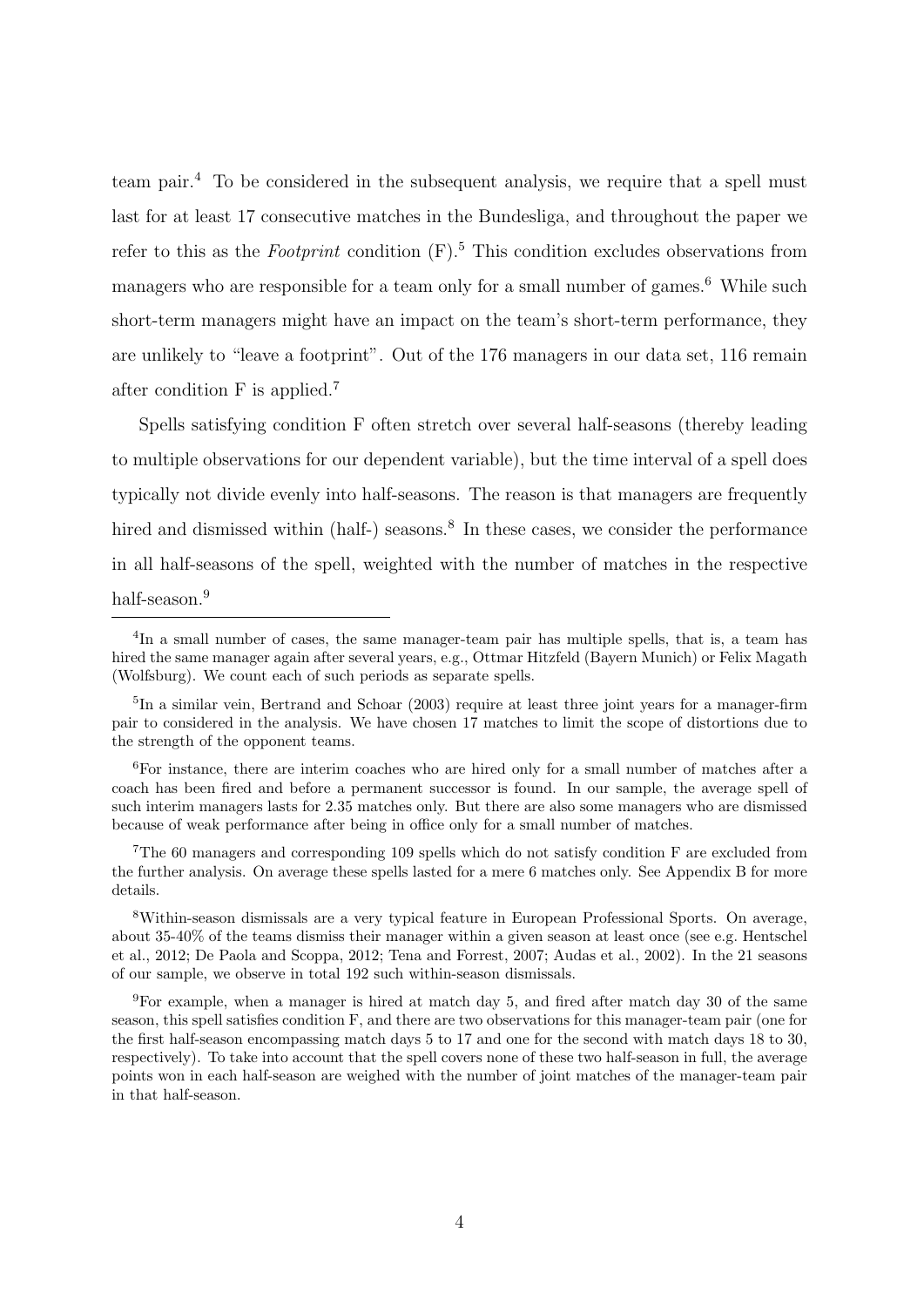#### 2.2 Identification of Manager-Fixed Effects

We consider the following empirical model to explain the performance of team  $i$  under manager  $k$  in half season  $t$ 

$$
Points_{itk} = \gamma_i + \lambda_k + \alpha_t + \epsilon_{itk}, \tag{1}
$$

where the dependent variable measures the average number of points per game won by team *i* during the half-season  $t = 1, \dots 42$ .

We apply a parsimonious approach and include only fixed effects for teams  $(\gamma_i)$ , managers  $(\lambda_k)$ , and half seasons  $(\alpha_t)$  as explanatory variables. Including more controls such as the team's budgets (absolute or relative) is not necessarily desirable from a methodological point of view, as a team's budget will also depend on performance and thus will be influenced by the current manager.<sup>10</sup> Obviously,  $\gamma_i$  and  $\lambda_k$  cannot be identified separately when the respective teams and managers are only jointly observed (that is, team i is only observed with manager k, and manager k is only observed with team i) since both variables are perfectly collinear in this case. Hence, to identify the different fixed effects, (at least some) managers and teams must be observed with multiple partners (see e.g., Abowd et al., 1999; Bertrand and Schoar, 2003).

In the context of European professional soccer, the rate of manager turnover is quite high. One reason is the high frequency of within-season managerial change as discussed above, but replacing managers between seasons is also quite common.<sup>11</sup> As a result, our data contains a large number of managers which are observed with many different teams (up to 7), and many teams which are observed under many different managers (up to 13) which creates a large amount of variation in observed manager-team matches. From a methodological point of view, this renders this industry particularly suitable for the

 $10$ For instance, the top 5 teams at the end of a season are allowed to participate in the UEFA competitions Champions League or Europe League in the following season, both of which are financially very attractive. For example, the UEFA Champions League earned Bayern Munich an additional 58 Mio Euro in the season 2009/2010, as compared to an average Bundesliga team's budget of 39.5 Mio Euro for that season.

<sup>11</sup>In the 21 seasons in our data set, in addition to the 192 within-season dismissals, there are 59 cases of managerial change between seasons.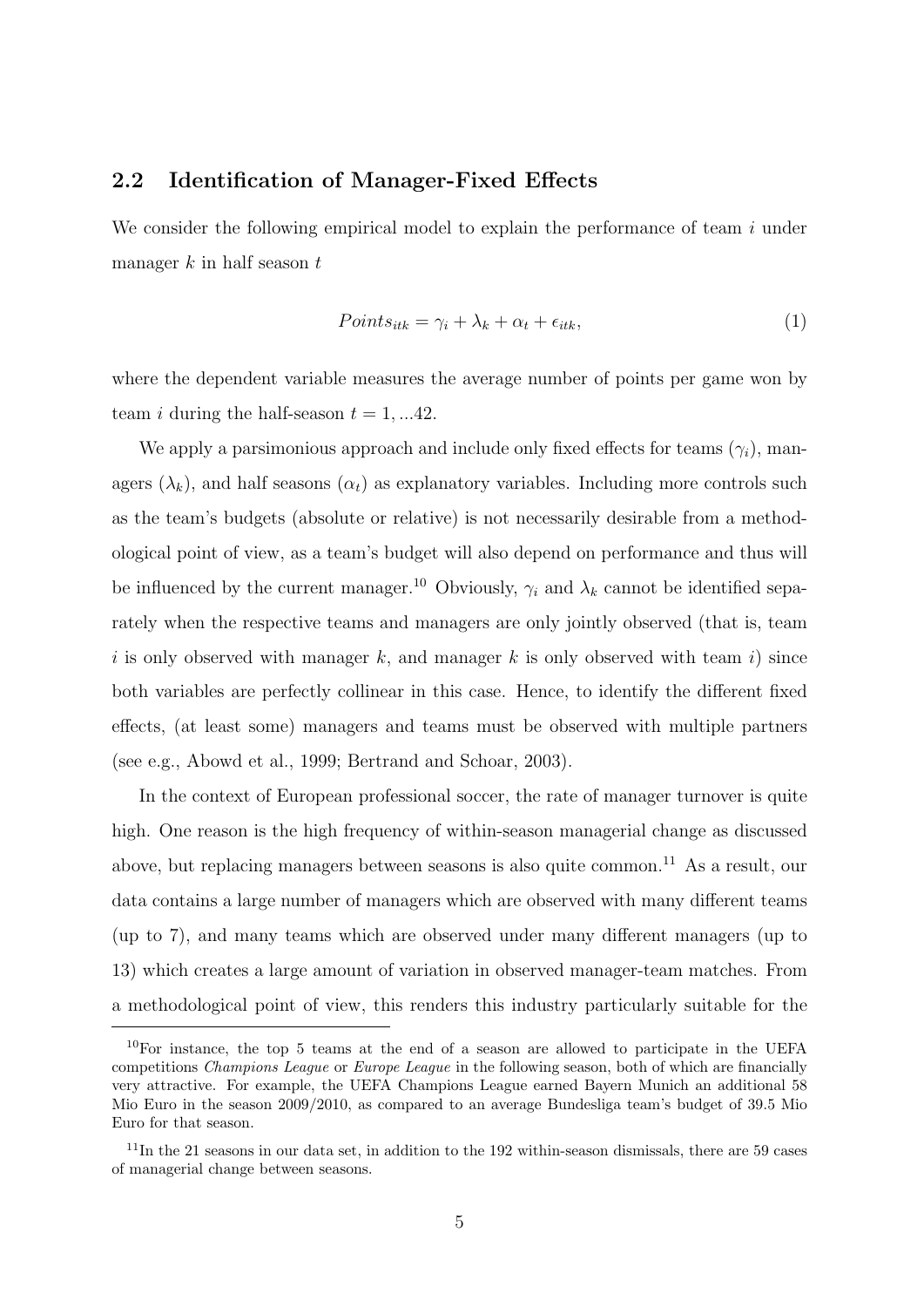identification of manager fixed-effects.

Throughout, we distinguish between two types of managers: movers and non-movers. We refer to a manager as a (non-)mover when he is observed with at least two different (only one) team(s). Out of the 116 managers satisfying the footprint condition F, 44 (38%) managers are movers, while 72 (62%) are non-movers.

As already explained, for all teams employing only non-mover managers, it is not possible to disentangle team and manager fixed-effects, and therefore to identify a separate manager fixed-effect. In contrast, for all teams observed with at least one mover manager, manager fixed-effects can be estimated also for the non-mover managers. In line with Bertrand and Schoar (2003), we require that teams are observed with at least one mover, and refer to this as the mover-team (MT) condition. This condition is satisfied by 29 out of the 37 teams in our data set. The remaining 8 teams are excluded from the analysis.<sup>12</sup> The same is true for the 13 managers (none of them eliminated by condition F, all non-movers) who have been employed by these teams, leading to 13 excluded spells in addition to those already excluded due to condition F as explained above.<sup>13</sup> Our final data set covers 103 managers (44 movers, and 59 non-movers), 29 teams, 206 spells, and 764 observations for the dependent variable Points.

Table 1 gives an overview of all 103 managers in our final sample. As can be seen from the table, more than 80% of the 44 movers in our sample are either observed with two or three different teams. But we also observe managers who have worked for many more teams (up to seven as in the case of Felix Magath, for instance).

 $12$ Typically, these teams are small and enter the Bundesliga occasionally by promotion, and are relegated to the second division again after a small number of seasons. See Table 12 in Appendix C for more information on these teams and their managers.

<sup>&</sup>lt;sup>13</sup>Note that we first apply condition  $F$  and then condition MT, thus excluding those (three) managers who did work for two different teams, but where one of the spells is eliminated by condition F, see Table 12 in Appendix C.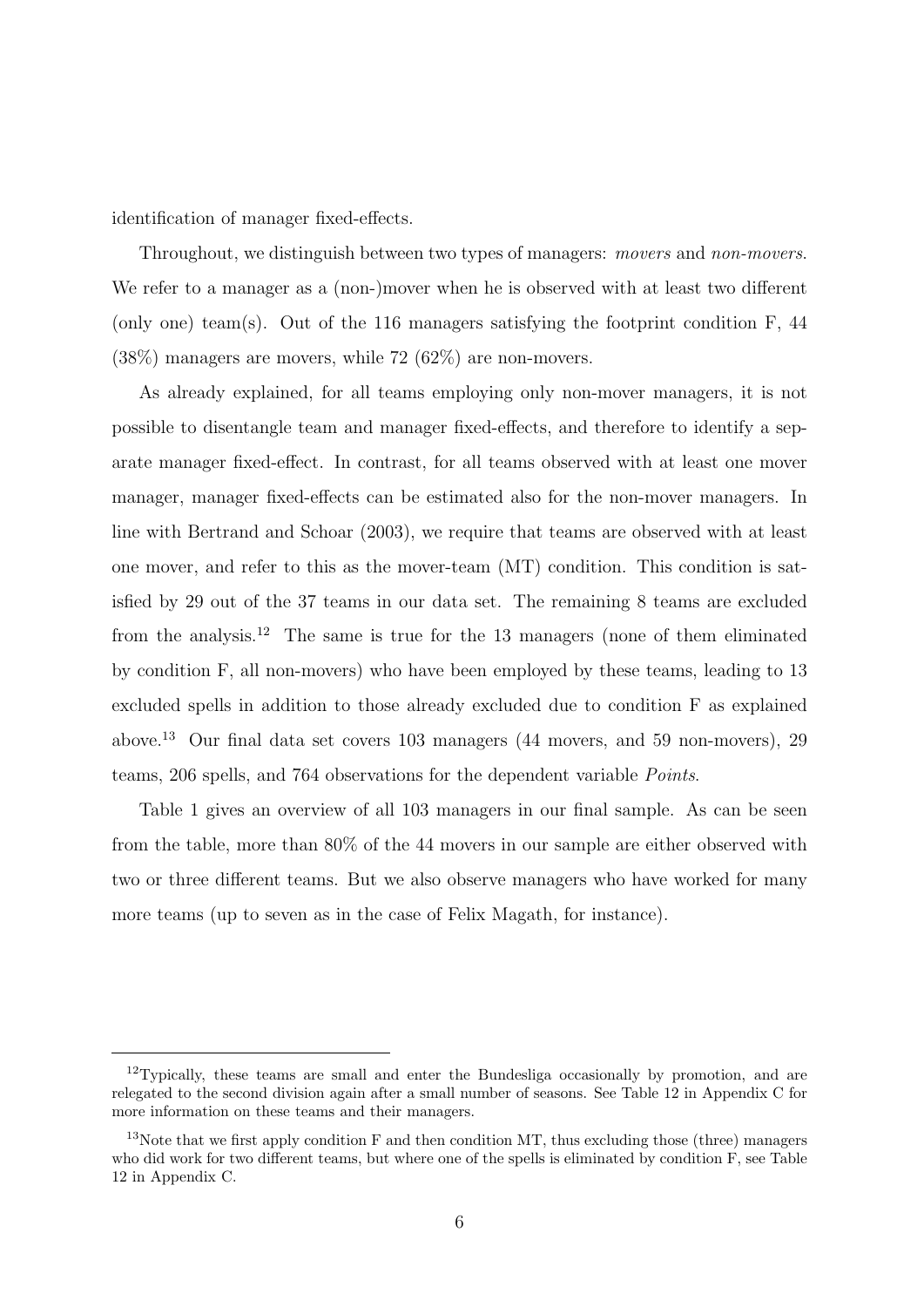|                | Manager                 | No. of<br>teams | No. of<br>obs    |     | Manager               | No. of<br>teams              | No. of<br>obs  |
|----------------|-------------------------|-----------------|------------------|-----|-----------------------|------------------------------|----------------|
| $\mathbf 1$    | Advocaat, Dick          | $\mathbf 1$     | $\overline{2}$   | 53  | Löw, Joachim          | $\mathbf{1}$                 | 4              |
| 2              | Augenthaler, Klaus      | 3               | 13               | 54  | Magath, Felix         | $\overline{7}$               | 34             |
| 3              | Babbel, Markus          | 3               | 6                | 55  | Marwijk, Bert van     | $\mathbf{1}$                 | 5              |
| $\overline{4}$ | Berger, Jörg            | 3               | 11               | 56  | Maslo, Uli            | $\mathbf{1}$                 | $\overline{4}$ |
| 5              | Bommer, Rudi            | $\mathbf 1$     | $\overline{2}$   | 57  | McClaren, Steve       | $\mathbf{1}$                 | $\overline{2}$ |
| 6              | Bongartz, Hannes        | 3               | 6                | 58  | Meyer, Hans           | 3                            | 13             |
| 7              | Bonhof, Rainer          | $\mathbf{1}$    | $\overline{2}$   | 59  | Middendorp, Ernst     | $\mathbf{1}$                 | $\,6$          |
| 8              | Brehme, Andreas         | $\mathbf{1}$    | 5                | 60  | Mos, Aad de           | $\mathbf{1}$                 | $\mathbf 1$    |
| 9              | Daum, Christoph         | 3               | 13               | 61  | Möhlmann, Benno       | $\overline{2}$               | $\overline{7}$ |
| 10             | Demuth, Dietmar         | $\mathbf{1}$    | $\overline{2}$   | 62  | Neubarth, Frank       | $\mathbf{1}$                 | $\overline{2}$ |
| 11             | Doll, Thomas            | $\,2$           | $\boldsymbol{9}$ | 63  | Neururer, Peter       | 3                            | 13             |
| 12             | Dutt, Robin             | 3               | 8                | 64  | Oenning, Michael      | $\mathbf{1}$                 | $\mathbf{1}$   |
| 13             | Dörner, Hans-Jürgen     | $\mathbf{1}$    | $\overline{4}$   | 65  | Olsen, Morten         | $\mathbf{1}$                 | 5              |
| 14             | Engels, Stephan         | $\mathbf{1}$    | $\overline{2}$   | 66  | Pacult, Peter         | $\mathbf{1}$                 | $\overline{4}$ |
| 15             | Fach, Holger            | $\overline{2}$  | $\overline{4}$   | 67  | Pagelsdorf, Frank     | $\overline{2}$               | 15             |
|                |                         | $\overline{2}$  | 12               |     |                       | $\mathbf{1}$                 | $\mathbf{1}$   |
| 16             | Favre, Lucien           |                 |                  | 68  | Pezzaiuoli, Marco     |                              |                |
| 17             | Fink, Thorsten          | $\mathbf{1}$    | 5                | 69  | Rangnick, Ralf        | $\overline{4}$               | 17             |
| 18             | Finke, Volker           | $\mathbf{1}$    | 20               | 70  | Rapolder, Uwe         | $\overline{2}$               | 3              |
| 19             | Fringer, Rolf           | $\mathbf{1}$    | $\overline{2}$   | 71  | Rausch, Friedel       | $\overline{2}$               | 8              |
| 20             | Frontzeck, Michael      | 3               | 9                | 72  | Rehhagel, Otto        | 3                            | 13             |
| 21             | Funkel, Friedhelm       | 6               | 27               | 73  | Reimann, Willi        | $\overline{2}$               | 4              |
| 22             | Gaal, Louis van         | $\mathbf{1}$    | 4                | 74  | Ribbeck, Erich        | $\overline{2}$               | 5              |
| 23             | Gerets, Erik            | $\overline{2}$  | 7                | 75  | Rutten, Fred          | $\mathbf{1}$                 | $\overline{2}$ |
| 24             | Gerland, Hermann        | $\mathbf{1}$    | $\overline{2}$   | 76  | Röber, Jürgen         | 3                            | 16             |
| 25             | Gisdol, Markus          | $\mathbf{1}$    | 3                | 77  | Sammer, Matthias      | $\overline{2}$               | 10             |
| 26             | Gross, Christian        | $\mathbf{1}$    | 3                | 78  | Scala, Nevio          | $\mathbf{1}$                 | $\overline{2}$ |
| 27             | Guardiola, Pep          | $\mathbf{1}$    | $\boldsymbol{2}$ | 79  | Schaaf, Thomas        | $\mathbf{1}$                 | 29             |
| 28             | Götz, Falko             | $\overline{2}$  | 9                | 80  | Schaefer, Frank       | $\mathbf{1}$                 | $\,2$          |
| 29             | Hecking, Dieter         | 3               | 16               | 81  | Schlünz, Juri         | $\mathbf{1}$                 | $\,3$          |
| 30             | Heesen, Thomas von      | $\mathbf{1}$    | $\overline{4}$   | 82  | Schneider, Thomas     | $\mathbf{1}$                 | $\,2$          |
| 31             | Herrlich, Heiko         | $\mathbf{1}$    | $\overline{2}$   | 83  | Sidka, Wolfgang       | $\mathbf{1}$                 | 3              |
| 32             | Heynckes, Jupp          | 5               | 15               | 84  | Skibbe, Michael       | 3                            | 14             |
| 33             | Hitzfeld, Ottmar        | $\overline{2}$  | 23               | 85  | Slomka, Mirko         | $\overline{2}$               | 13             |
| 34             | Hyypiä, Sami            | $\mathbf{1}$    | $\,2$            | 86  | Solbakken, Stale      | $\mathbf{1}$                 | $\overline{2}$ |
| 35             | Jara, Kurt              | $\overline{2}$  | $8\,$            | 87  | Soldo, Zvonimir       | $\mathbf{1}$                 | 3              |
| 36             | Jol, Martin             | $\mathbf{1}$    | $\,2$            | 88  | Sorg, Marcus          | $\mathbf{1}$                 | $\mathbf{1}$   |
| 37             | Keller, Jens            | $\mathbf{1}$    | 3                | 89  | Stanislawski, Holger  | $\overline{2}$               | $\overline{4}$ |
| 38             | Klinsmann, Jürgen       | $\mathbf{1}$    | $\overline{2}$   | 90  | Stepanovic, Dragoslav | $\mathbf{1}$                 | $\overline{4}$ |
| 39             | Klopp, Jürgen           | $\overline{2}$  | 18               | 91  | Stevens, Huub         | 3                            | 21             |
| 40             | Koller, Marcel          | $\overline{2}$  | 9                | 92  | Streich, Christian    | $\mathbf{1}$                 | 5              |
| 41             | Korkut, Tayfun          | $\mathbf{1}$    | $\mathbf{1}$     | 93  | Toppmöller, Klaus     | $\overline{4}$               | 17             |
| 42             | Krauss, Bernd           | $\mathbf{1}$    | 7                | 94  | Trapattoni, Giovanni  | $\overline{2}$               | $8\,$          |
| 43             | Kurz, Marco             | $\mathbf{1}$    | $\overline{4}$   | 95  | Tuchel, Thomas        | $\mathbf{1}$                 | $10\,$         |
| 44             | Köppel, Horst           | $\mathbf{1}$    | 3                | 96  | Veh, Armin            | 5                            | 18             |
| 45             | Körbel, Karl-Heinz      | $\mathbf{1}$    | $\,3$            | 97  | Verbeek, Gertjan      | $\mathbf{1}$                 | $\,2$          |
| 46             | Köstner, Lorenz-Günther | 2               | $\,6\,$          | 98  | Vogts, Berti          | $\mathbf{1}$                 | $\overline{2}$ |
| 47             | Labbadia, Bruno         | 3               | 11               | 99  | Weinzierl, Markus     | $\mathbf{1}$                 | 4              |
| 48             | Latour, Hanspeter       | $\mathbf{1}$    | $\mathbf{1}$     | 100 | Wiesinger, Michael    | $\mathbf{1}$                 | $\overline{2}$ |
| 49             | Lewandowski, Sascha     | $\mathbf{1}$    | $\mathbf{3}$     | 101 | Wolf, Wolfgang        | 3                            | 17             |
| 50             | Lienen, Ewald           | 5               | 17               | 102 | Zachhuber, Andreas    | $\mathbf{1}$                 | $\overline{4}$ |
| 51             | Lorant, Werner          | $\mathbf{1}$    | 15               | 103 | Zumdick, Ralf         | $\mathbf{1}$                 | $\,2$          |
| $52\,$         | Luhukay, Jos            | 3               | $\,6\,$          |     | Total                 | $\overline{\varnothing2.62}$ | 764            |
|                |                         |                 |                  |     |                       |                              | ≻              |

Only managers after application of conditions F and MT.

Unit of observation: Half-season

Time period: The 21 seasons from 1993/94 - 2013/14.

#### Table 1: The Bundesliga Managers in the Final Data Set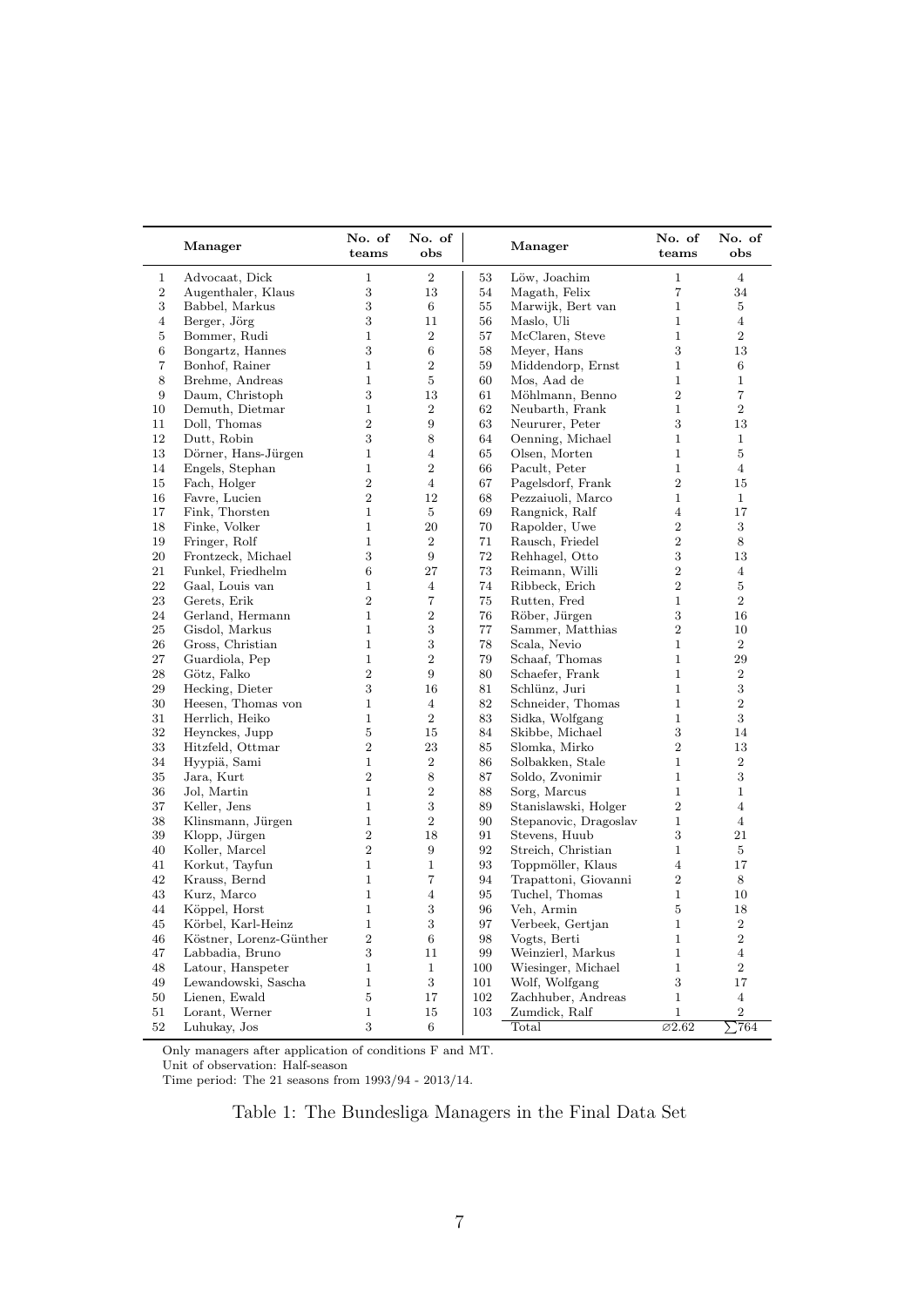|                | Team             | No. of<br>managers | No. of<br>movers | No. of<br>non-movers | No. of<br>obs  |
|----------------|------------------|--------------------|------------------|----------------------|----------------|
| $\mathbf{1}$   | 1860 Munich      | 3                  | $\mathbf 1$      | $\overline{2}$       | 22             |
| $\overline{2}$ | Aachen           | 1                  | $\mathbf{1}$     | $\overline{0}$       | $\overline{2}$ |
| 3              | Augsburg         | $\overline{2}$     | $\mathbf 1$      | 1                    | 6              |
| $\overline{4}$ | Bayern Munich    | 9                  | 6                | 3                    | 43             |
| 5              | <b>Bielefeld</b> | 6                  | 3                | 3                    | 19             |
| 6              | <b>Bochum</b>    | 5                  | 3                | $\overline{2}$       | 25             |
| 7              | <b>Bremen</b>    | $\overline{7}$     | 3                | $\overline{4}$       | 45             |
| 8              | Cologne          | 13                 | 7                | 6                    | 32             |
| 9              | Dortmund         | 7                  | $\overline{5}$   | $\overline{2}$       | 42             |
| 10             | Duisburg         | $\overline{4}$     | 3                | $\mathbf{1}$         | 15             |
| 11             | Frankfurt        | 9                  | 8                | $\mathbf{1}$         | 30             |
| 12             | Freiburg         | 4                  | $\mathbf 1$      | 3                    | 30             |
| 13             | Hamburg          | 11                 | 9                | $\overline{2}$       | 46             |
| 14             | Hannover         | 6                  | 5                | $\mathbf{1}$         | 27             |
| 15             | Hertha Berlin    | 8                  | 8                | $\overline{0}$       | 30             |
| 16             | Hoffenheim       | 5                  | 3                | $\overline{2}$       | 13             |
| 17             | Kaiserslautern   | $\overline{7}$     | 5                | $\overline{2}$       | 31             |
| 18             | Leverkusen       | 12                 | 8                | $\overline{4}$       | 47             |
| 19             | Mainz            | $\overline{2}$     | $\mathbf{1}$     | $\mathbf{1}$         | 16             |
| 20             | Mönchengladbach  | 13                 | 9                | $\overline{4}$       | 44             |
| 21             | Nürnberg         | 7                  | 4                | 3                    | 25             |
| 22             | Rostock          | $\overline{7}$     | 5                | $\overline{2}$       | 26             |
| 23             | Schalke          | 9                  | 6                | 3                    | 44             |
| 24             | St. Pauli        | 3                  | 1                | $\overline{2}$       | 8              |
| 25             | Stuttgart        | 13                 | 9                | $\overline{4}$       | 48             |
| 26             | Uerdingen        | $\mathbf{1}$       | 1                | $\Omega$             | 4              |
| 27             | Unterhaching     | $\mathbf{1}$       | $\mathbf{1}$     | $\overline{0}$       | $\overline{4}$ |
| 28             | Wattenscheid     | $\mathbf{1}$       | $\mathbf{1}$     | $\overline{0}$       | $\overline{2}$ |
| 29             | Wolfsburg        | 10                 | 9                | $\mathbf{1}$         | 38             |
|                | Total            | $\varnothing$ 6.41 | Ø4.38            | $\varnothing$ 2.03   | $\Sigma$ 764   |

Only teams after application conditions F and MT.

Unit of observation: Half-season.

Time period: The 21 seasons from 1993/94 - 2013/14.

Moreover, Table 2 shows descriptive information for the 29 teams in our final data set, which illustrates again the frequency of managerial changes: For example, almost 60 % of these teams have employed at least five (non-interim) managers. And 20 % of the teams have even had at least ten managers during the last 21 seasons.

Finally, Figure 1 and Table 3 give further descriptive information concerning the dependent variable *Points* and the spells in our final data. Figure 1 shows the distribution of team performance measured by the average number of points per game in the relevant half-season.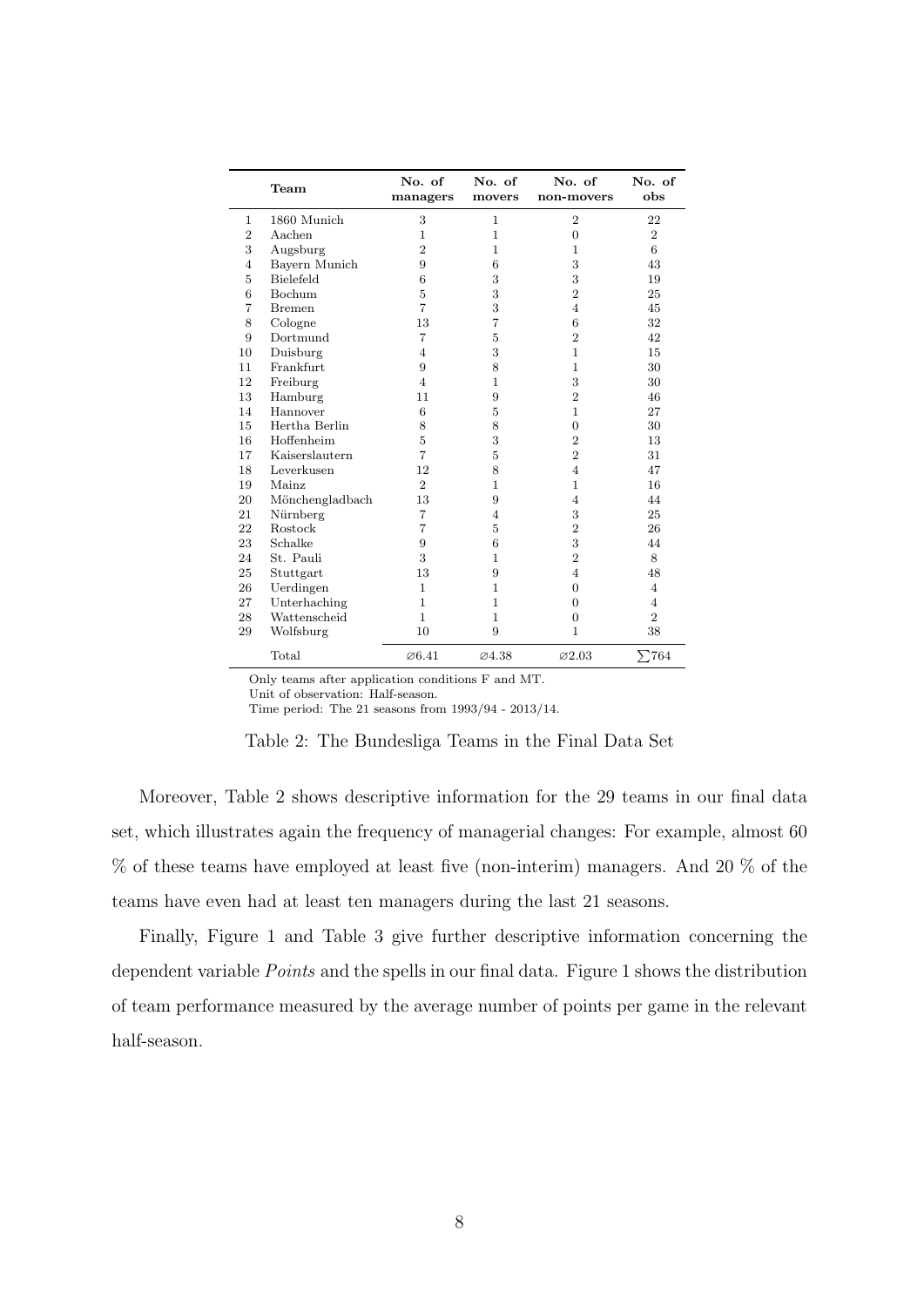

Figure 1: Histogram of dependent variable Points (all managers, weighted)

| Variable          |              | Obs. | Mean   | Std. Dev. | Min            | Max |
|-------------------|--------------|------|--------|-----------|----------------|-----|
| $Points^*$        | all managers | 764  | 1.410  | 0.452     | $\theta$       | 3   |
|                   | only movers  | 533  | 1.435  | 0.452     | 0              | 3   |
| Matches per spell | all managers | 206  | 58.903 | 53.483    | 17             | 479 |
|                   | only movers  | 133  | 59.872 | 40.639    | 17             | 204 |
| Obs. per spell    | all managers | 206  | 3.93   | 3.154     | 1              | 29  |
|                   | only movers  | 133  | 4.008  | 2.404     | 1              | 12  |
| Number of spells  | all managers | 103  | 1.981  | 1.350     | 1              | 8   |
|                   | only movers  | 44   | 3.159  | 1.293     | $\mathfrak{D}$ | 8   |

Obs. per spell refers to the number of half-seasons per spell.

Only teams after application conditions F and MT.

∗ Points refer to the average number of points per game per half-season, weighted by the number of games of the respective manager-team pair in a half-season.

Table 3: Descriptive Statistics

Note that manager-team pairs win on average 1.41 points per game. On average, a spell lasts for slightly less than 60 matches, and the 103 managers in the final data set are observed with about two spells on average, but this number can be as large as eight.

## 3 Empirical Analysis

We now investigate whether the identity of the managers indeed has a significant impact on the team's performance. In a first step, we follow Bertrand and Schoar (2003) and start with analyzing the joint effect of managers and teams on the outcome variable and whether and to what extent the explanatory power of the regressions increases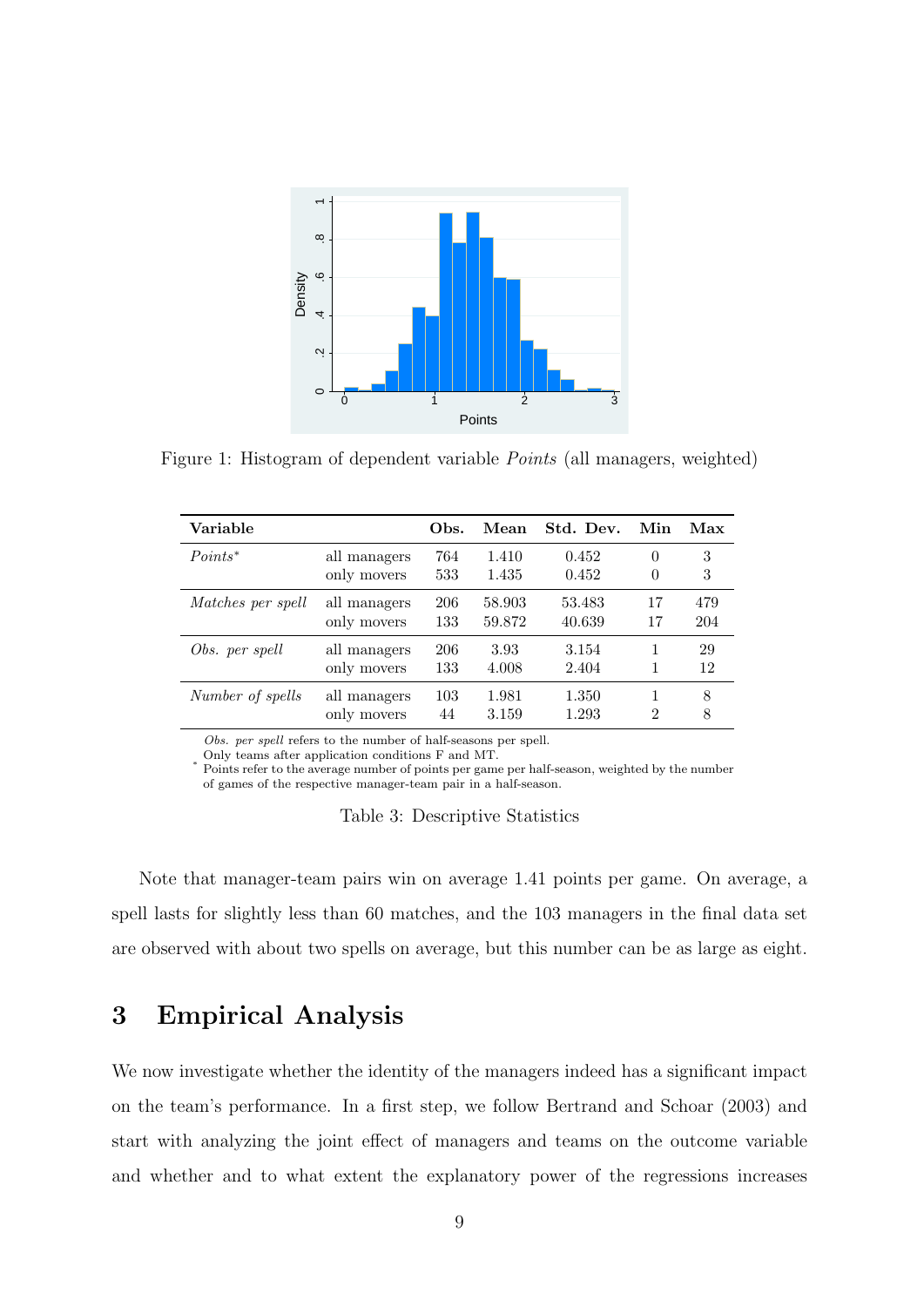|                   | Model 1  | Model 2 | Model 3 |
|-------------------|----------|---------|---------|
| Half-Season_FE    | Yes      | Yes     | Yes     |
| $Team\_FE$        | No       | Yes     | Yes     |
| <i>Manager_FE</i> | No       | No      | Yes     |
| N                 | 764      | 764     | 764     |
| R <sub>2</sub>    | 0.007    | 0.355   | 0.469   |
| adj. R2           | $-0.049$ | 0.291   | 0.316   |
| F-test            |          |         | 8.633   |
| p-value           |          |         | 0.000   |

Clustered on half-season level, weighted with the number of matches per manager-team pair in half-season

Table 4: The Joint Impact of Managers on Team Performance

once manager fixed-effects are included (Section 3.1). In a next step, we analyze the coefficients of the individual manager fixed-effects in more detail (Section 3.2).

#### 3.1 The (Joint) Impact of Managers on Team Performance

Table 4 shows the results of three different models which differ with respect to the set of independent variables used. Model 1 contains only half-season fixed effects, Model 2 contains both half-season and team fixed effects, while in Model 3 manager fixed-effects are included in addition. Of course, the explanatory power sharply increases once team fixed effects are included (Model 2).<sup>14</sup> When comparing Models 2 and 3, the inclusion of manager fixed-effects leads to an increase of the  $R^2$  by 11.4 percentage points (or 32.1%), and the adjusted  $R^2$  increases by 2.5 percentage points (or 8.6%). Moreover, the F-Test for the joint significance of the manager fixed-effects is highly significant  $(p < 0.01)$ .

 $14$ Note that half-season fixed effects have very low explanatory power and the reason for this is simple: if there were no draws, performance in soccer would be a zero-sum game. Hence, half-season fixed effects capture changes in the frequencies of draws (where one point is awarded to each of the two teams) and wins (three and zero points are awarded to the winner and loser, respectively) across half-seasons.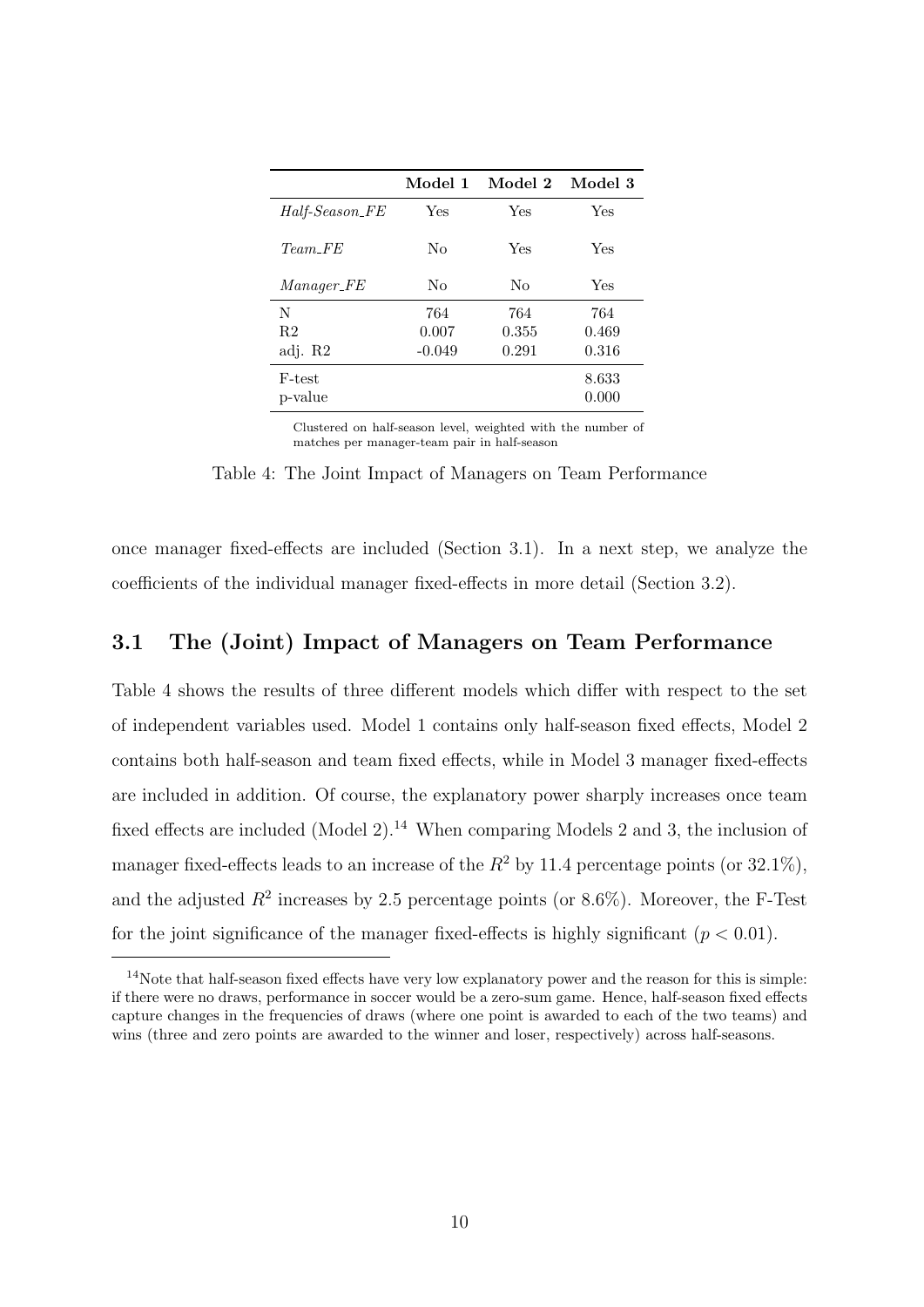## 3.2 Estimation of Manager Fixed Effects: Comparing the Performance Contributions of Managers

We now analyze the individual manager fixed-effects in more detail. As explained above and analogous to the argument by Abowd et al. (1999), manager fixed-effects can be estimated not only for the 44 movers in our sample, but also for the 59 non-movers (such as Pep Guardiola, Luis van Gaal) as long as their only team is also observed with at least one mover, i.e., satisfies condition MT. Note however, that the identification of the fixed effect of non-movers must come from disentangling it from the fixed effect of their (only) team. This might be problematic if this team is only observed with a few other managers. In contrast, for movers we can exploit the larger variation since several teams and their respective team fixed-effects are involved. Consequently, we first focus our discussion on the fixed effects for the mover managers.

Table 5 presents the estimated fixed-effects for the 44 mover managers in our final sample, ranked by size. In this ranking, the coefficient for each manager measures his deviation from a reference category, where we use the median manager (Bruno Labbadia) as a reference category. For example, the coefficient of  $0.46$  for the Jürgen Klopp (rank 1 on left part of Table 5) means that his teams have won ceteris paribus on average 0.46 points per match more than a team coached by a manager of median ability.<sup>15</sup> This performance increase corresponds to 33% of the 1.41 points awarded on average per game during a half-season (see Table 3), and hence would on average lead to an additional  $34 \cdot 0.46 = 15.64$  points per season for the respective team. For the season 2012/13, for example, this amount of additional points won would have pushed a team from rank 13 (in the middle of the table) to rank 4, which would have allowed the team to participate in the highly prestigious and financially attractive UEFA Champions League.

<sup>&</sup>lt;sup>15</sup>The top rank for Jürgen Klopp seems reasonable, as he was very successful with his first team (Mainz), and has led his second (and current) team Borussia Dortmund to two national championships and to the final of the UEFA Champions League. Recently, Brazil's former national coach Luiz Felipe Scolari (who led Brazil to winning the world cup in 2002) said "I think Jürgen Klopp is extraordinary, just wonderful. [..] I'd love to sit and watch Borussia Dortmund in training for a week, to find out how he leads a team, how he connects with the players. He is an extraordinary coach with a sense for team building and leading a team." (see www.espnfc.com/fifa-world-cup/story/1864828).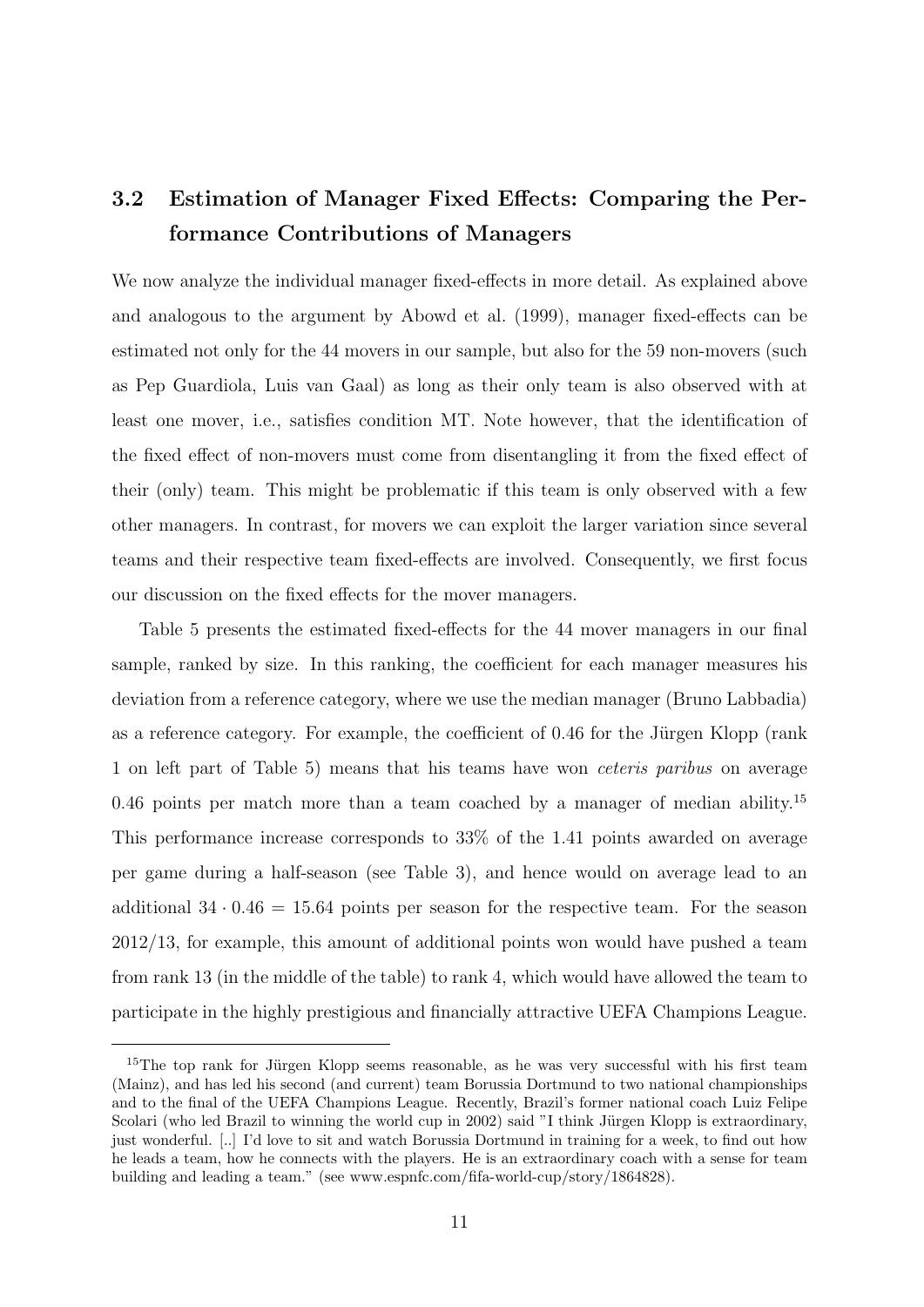|                  | Estimated Fixed Effect  |           |                | Average Points Won Per Match* |             |
|------------------|-------------------------|-----------|----------------|-------------------------------|-------------|
| Rank             | Manager                 | Coeff.    | Rank           | Manager                       | Avg. Points |
| 1                | Klopp, Jürgen           | 0.459     | $\mathbf{1}$   | Hitzfeld, Ottmar              | 2.008       |
| $\sqrt{2}$       | Favre, Lucien           | 0.411     | $\sqrt{2}$     | Trapattoni, Giovanni          | 1.820       |
| $\sqrt{3}$       | Slomka, Mirko           | 0.378     | $\,3$          | Heynckes, Jupp                | 1.788       |
| $\overline{4}$   | Hecking, Dieter         | 0.264     | $\overline{4}$ | Sammer, Matthias              | 1.759       |
| $\bf 5$          | Rehhagel, Otto          | 0.202     | $\bf 5$        | Rehhagel, Otto                | 1.729       |
| $\,6$            | Sammer, Matthias        | 0.164     | 6              | Klopp, Jürgen                 | 1.712       |
| $\overline{7}$   | Götz, Falko             | 0.148     | $\,7$          | Daum, Christoph               | 1.687       |
| $\,8\,$          | Heynckes, Jupp          | 0.146     | 8              | Magath, Felix                 | 1.644       |
| $\boldsymbol{9}$ | Röber, Jürgen           | 0.127     | 9              | Slomka, Mirko                 | 1.556       |
| 10               | Magath, Felix           | 0.121     | 10             | Favre, Lucien                 | 1.545       |
| 11               | Rangnick, Ralf          | 0.114     | 11             | Stevens, Huub                 | 1.530       |
| 12               | Meyer, Hans             | 0.112     | 12             | Doll, Thomas                  | 1.508       |
| 13               | Neururer, Peter         | 0.098     | 13             | Röber, Jürgen                 | 1.496       |
| 14               | Hitzfeld, Ottmar        | 0.097     | 14             | Rausch, Friedel               | 1.481       |
| 15               | Daum, Christoph         | 0.078     | 15             | Skibbe, Michael               | 1.473       |
| 16               | Veh, Armin              | 0.073     | 16             | Labbadia, Bruno               | 1.439       |
| 17               | Stevens, Huub           | 0.067     | $17\,$         | Ribbeck, Erich                | 1.431       |
| 18               | Lienen, Ewald           | 0.053     | 18             | Rangnick, Ralf                | 1.425       |
| 19               | Köstner, Lorenz-Günther | 0.040     | 19             | Jara, Kurt                    | 1.384       |
| 20               | Babbel, Markus          | 0.035     | 20             | Veh, Armin                    | 1.367       |
| 21               | Rausch, Friedel         | 0.018     | 21             | Hecking, Dieter               | 1.362       |
| 22               | Labbadia, Bruno         | $0$ (Ref) | 22             | Toppmöller, Klaus             | 1.360       |
| 23               | Bongartz, Hannes        | $-0.009$  | 23             | Götz, Falko                   | 1.356       |
| 24               | Doll, Thomas            | $-0.014$  | 24             | Babbel, Markus                | 1.321       |
| 25               | Stanislawski, Holger    | $-0.042$  | 25             | Augenthaler, Klaus            | 1.317       |
| 26               | Pagelsdorf, Frank       | $-0.051$  | 26             | Pagelsdorf, Frank             | 1.303       |
| $27\,$           | Funkel, Friedhelm       | $-0.058$  | 27             | Berger, Jörg                  | 1.299       |
| 28               | Skibbe, Michael         | $-0.066$  | 28             | Gerets, Erik                  | 1.289       |
| $\,29$           | Toppmöller, Klaus       | $-0.073$  | 29             | Neururer, Peter               | 1.287       |
| 30               | Wolf, Wolfgang          | $-0.079$  | $30\,$         | Wolf, Wolfgang                | 1.284       |
| 31               | Jara, Kurt              | $-0.084$  | 31             | Meyer, Hans                   | 1.240       |
| 32               | Koller, Marcel          | $-0.119$  | 32             | Dutt, Robin                   | 1.215       |
| 33               | Augenthaler, Klaus      | $-0.127$  | 33             | Lienen, Ewald                 | 1.203       |
| 34               | Fach, Holger            | $-0.136$  | 34             | Möhlmann, Benno               | 1.164       |
| 35               | Gerets, Erik            | $-0.148$  | 35             | Köstner, Lorenz-Günther       | 1.149       |
| 36               | Trapattoni, Giovanni    | $-0.170$  | 36             | Fach, Holger                  | 1.127       |
| 37               | Dutt, Robin             | $-0.171$  | 37             | Bongartz, Hannes              | 1.113       |
| 38               | Berger, Jörg            | $-0.174$  | 38             | Funkel, Friedhelm             | 1.087       |
| $39\,$           | Rapolder, Uwe           | $-0.217$  | 39             | Koller, Marcel                | 1.053       |
| 40               | Frontzeck, Michael      | $-0.225$  | 40             | Rapolder, Uwe                 | 1.041       |
| 41               | Luhukay, Jos            | $-0.240$  | 41             | Luhukay, Jos                  | 1.022       |
| 42               | Möhlmann, Benno         | $-0.333$  | 42             | Reimann, Willi                | 1.017       |
| 43               | Reimann, Willi          | $-0.342$  | 43             | Stanislawski, Holger          | 0.981       |
| 44               | Ribbeck, Erich          | $-0.514$  | 44             | Frontzeck, Michael            | 0.942       |

\* Average Points Won Per Match refers to the average number of points gained in spells satisfying conditions F and MT.

#### Table 5: Ranking of Mover Managers. Fixed Effects Versus Average Points Won

For the sake of comparison, the right part of Table 5 ranks the managers simply with respect to the average number of points won with their respective teams in the considered spells. As is evident, this procedure favors those managers who have worked for the big teams such as Bayern Munich, Borussia Dortmund or Schalke 04, which have more financial resources to hire the best players. Comparing these two rankings leads to remarkable differences: For example, Giovanni Trappatoni is ranked second using this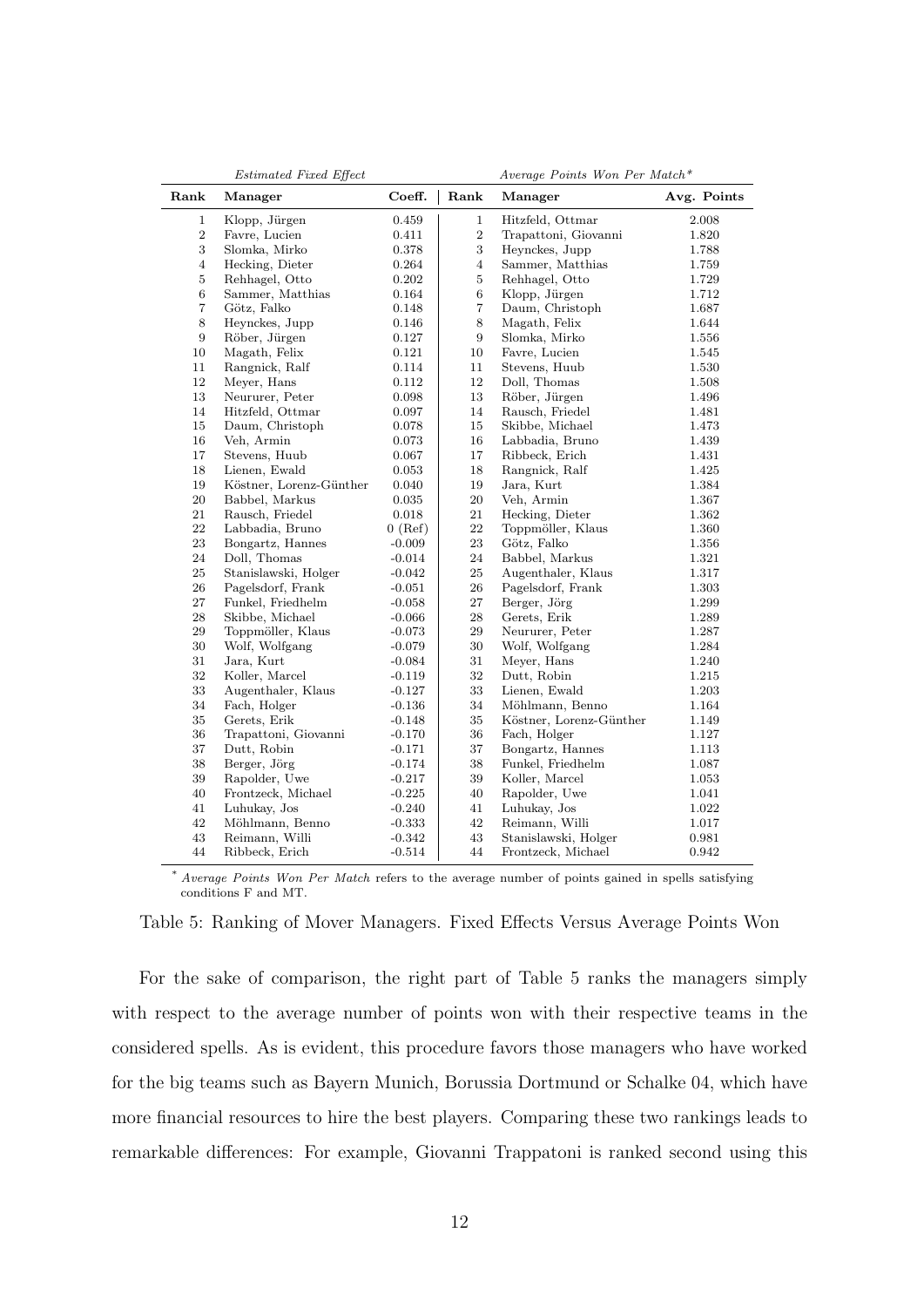

Figure 2: Frequency and Distribution of Manager Fixed Effects

simple procedure, while our empirical analysis suggests that his quality is below average (rank 36). On the other hand, we find a strongly positive value for Dieter Hecking (rank 4), who has never coached a top team, and hence is only listed at position 21 in the ranking purely based on points won. Overall, the correlation between the two measures of ability is not too high ( $\rho = 0.5$ ).

Figure 2 also reveals that Bundesliga managers seem to be quite heterogenous with respect to their abilities. Panel (a) shows the distribution of fixed effects as reported in the left part of Table 5, giving rise to a difference of up to 1 point per match between the managers at the top and bottom of the ranking. A more detailed view on the degree of heterogeneity emerges from panel (b) which shows the cumulative distribution of the coefficients. For example, comparing the managers at the 90%– and 10%–percentile leads to a difference of 0.45 points per match. This accumulates into a 7.65 point difference in the course of a half-season. For the comparison of the managers at the 75%– and 25%–percentile, the difference is still 0.25 points per match and hence 4.25 points per half-season – corresponding to a difference of roughly  $18\%$  compared to the average 1.41 points won by all teams (see Table 3).

In summary, our results are in line with previous results from other industries such as Bertrand and Schoar (2003) and Graham et al. (2012) who find that executives are an important factor determining organizational performance. Moreover, the degree of heterogeneity between individuals with respect to this ability seems remarkable, in par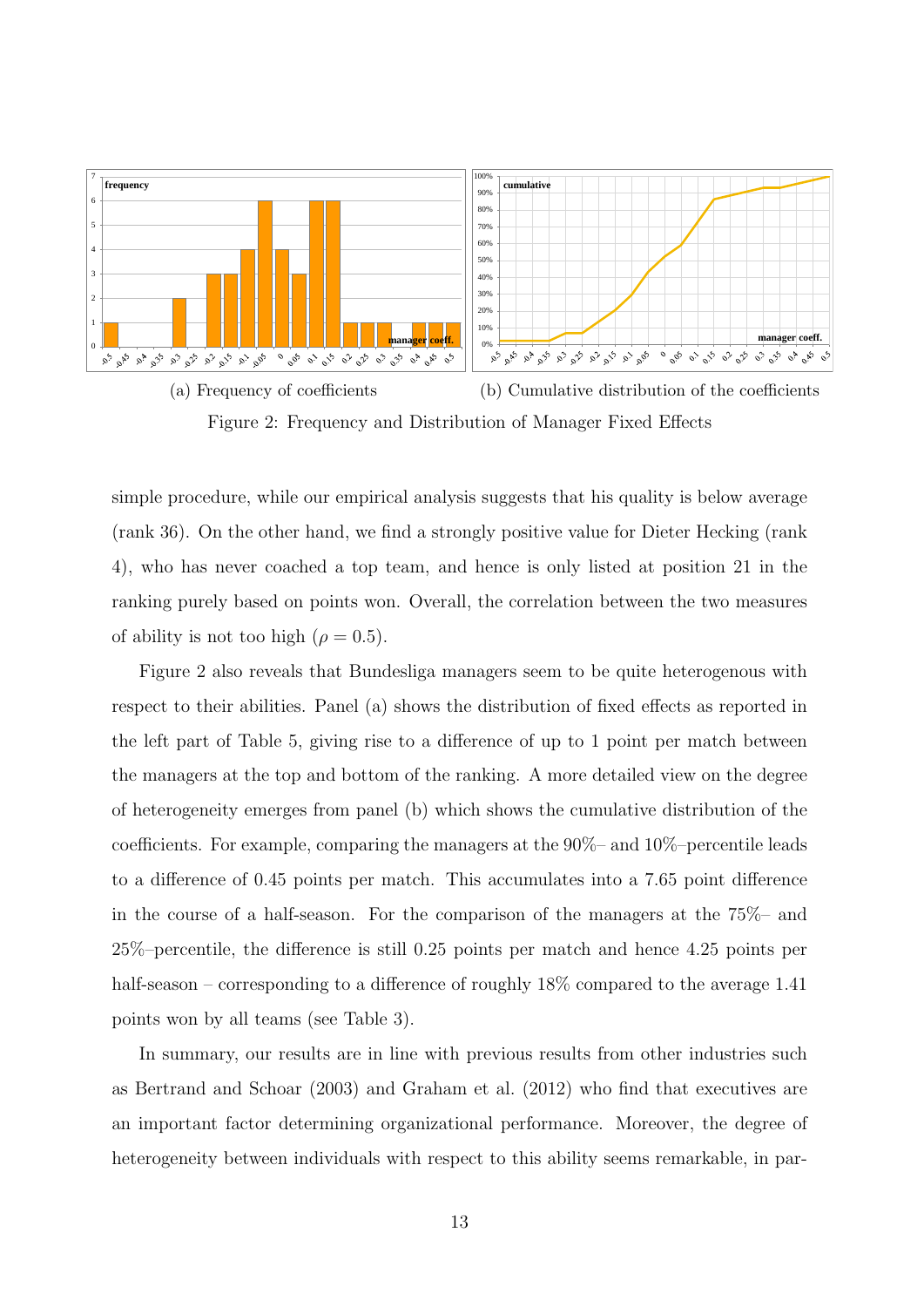ticular as we take into account only the top segment of the labor market for football managers, i.e. our sample of managers already contains a selected group of the most able ones as each single year, only 24 new managers complete a mandatory training program for head coaches organized by the German Football Association (DFB). All in all, our results do not support the argument that such mandatory training programs would make the population of Bundesliga managers quite homogenous (see e.g., Breuer and Singer, 1996).

Furthermore, our results indicate that the sporting and financial implications of decisions concerning the hiring of managers can be substantial: for example, 33 out of the 63 teams which were either directly relegated to the second division or had to play an additional relegation round to avoid relegation, would have been saved from relegation respectively the relegation round if they had won 5 additional points in the course of the season.<sup>16</sup> According to our analysis, this corresponds to the difference between a manager at the 20%- and 50%-percentile.

Table 8 in Appendix A reports also the fixed effects estimates for non-mover managers (in grey), i.e. those that we observe only with a single team (and where this team satisfies condition MT). As argued by Abowd et al. (1999), these fixed effects are also identified, but the estimates rely on a precise estimation of the respective team fixed-effects. This seems a strong requirement for those teams who are observed with only a few other managers (mostly non-movers themselves). Given the few sources of variation and the small number of observations in such cases, the disentangling of the two fixed effects does not always seem convincing and leads to implausible results. Two cases in point here are Thomas Tuchel (Mainz) and Peter Pacult (1860 Munich) whose manager fixedeffects seem excessively high (rank 1 and 3, respectively, in Table 8) in the light of their accomplishments. In contrast, as can be seen from Table 9 (also in Appendix A), the estimated team fixed effects for their teams Mainz and 1860 Munich (left column) appear to be excessively low (rank 29 and 26, respectively) compared to the performance of these

<sup>16</sup>From 1993/94 to 2007/08 the last three teams were relegated directly to the second division. As of season 2008/09, the team ranked third to last and the team ranked third in the second division compete in two extra matches for the final Bundesliga slot for the next season.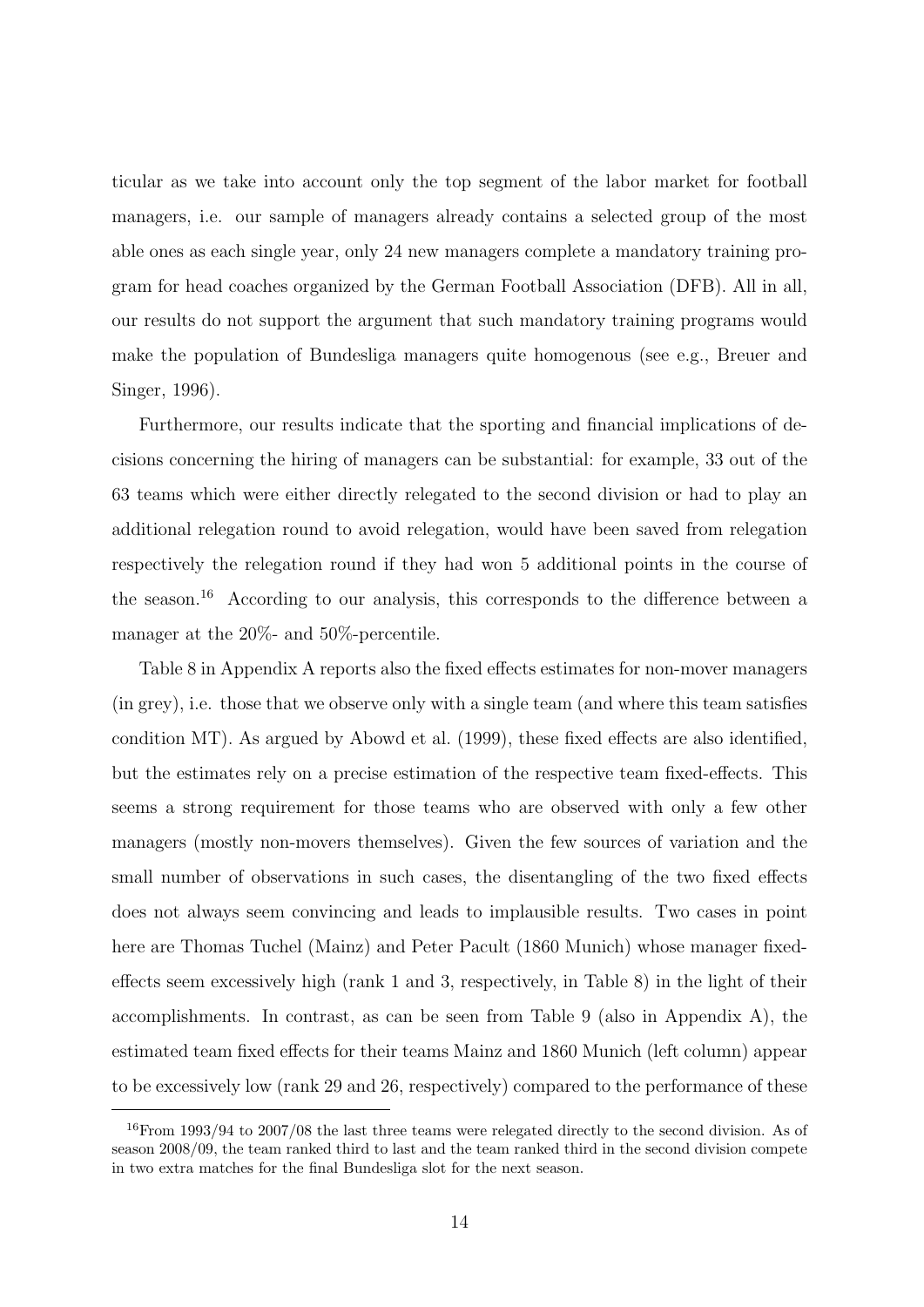teams measured in terms of points won (rank 11 and 13, respectively, right column). Hence, we feel that the estimates for such non-mover managers that were employed by teams that did not employ many movers have to be interpreted with caution.

## 4 Cross Validation: Predicting Future Performance

Finally, we want to cross-validate our estimates of the managers' abilities, by analyzing whether the estimated fixed effects are able to predict future performance. The question we ask is the following: if we use our approach to obtain estimates of managers' abilities using all the data up to a certain date  $t$  which corresponds to the beginning of a season – to what extent do these estimates help to predict performance of the teams employing these managers in the season that follows? In order to do so, we proceed in several steps: First, starting with the beginning of season 2004/05 (which corresponds to half-season 23 in our data set) we estimate manager and team fixed effects restricting the data set to all outcomes prior to the season we want to predict. Hence, for each manager k and team *i* and date  $t \in \{23, 25, 27, ... 41\}$ , we obtain a moving time series of fixed effects  $\hat{\lambda}_k^{t-1}$ and  $\hat{\gamma}_i^{t-1}$  up to date  $t-1$ . We then run a simple OLS regression with the average number of points obtained by a team in a half-season  $t \geq 23$  as the dependent variable and the fixed effects for managers and teams (evaluated at the end of the previous full season) as independent variables.

The key question is whether these estimated manager fixed effects have predictive power for the team's performance in the subsequent year. Table 6 shows the regression results, where column (1) includes only our estimates for team strength while in column (2), we add our estimates for managers' abilities. We find indeed that both our measures of team strength and managers' abilities are helpful in predicting subsequent performance. Including our proxies for the managers' abilities raises the adjusted  $R^2$  by 33% from 0.144 to 0.191 and the coefficient of managerial ability is significant at the 1% level. Following Angrist and Pischke (2008) in interpreting regressions as approximations to the conditional expectation function, we thus conclude that our estimates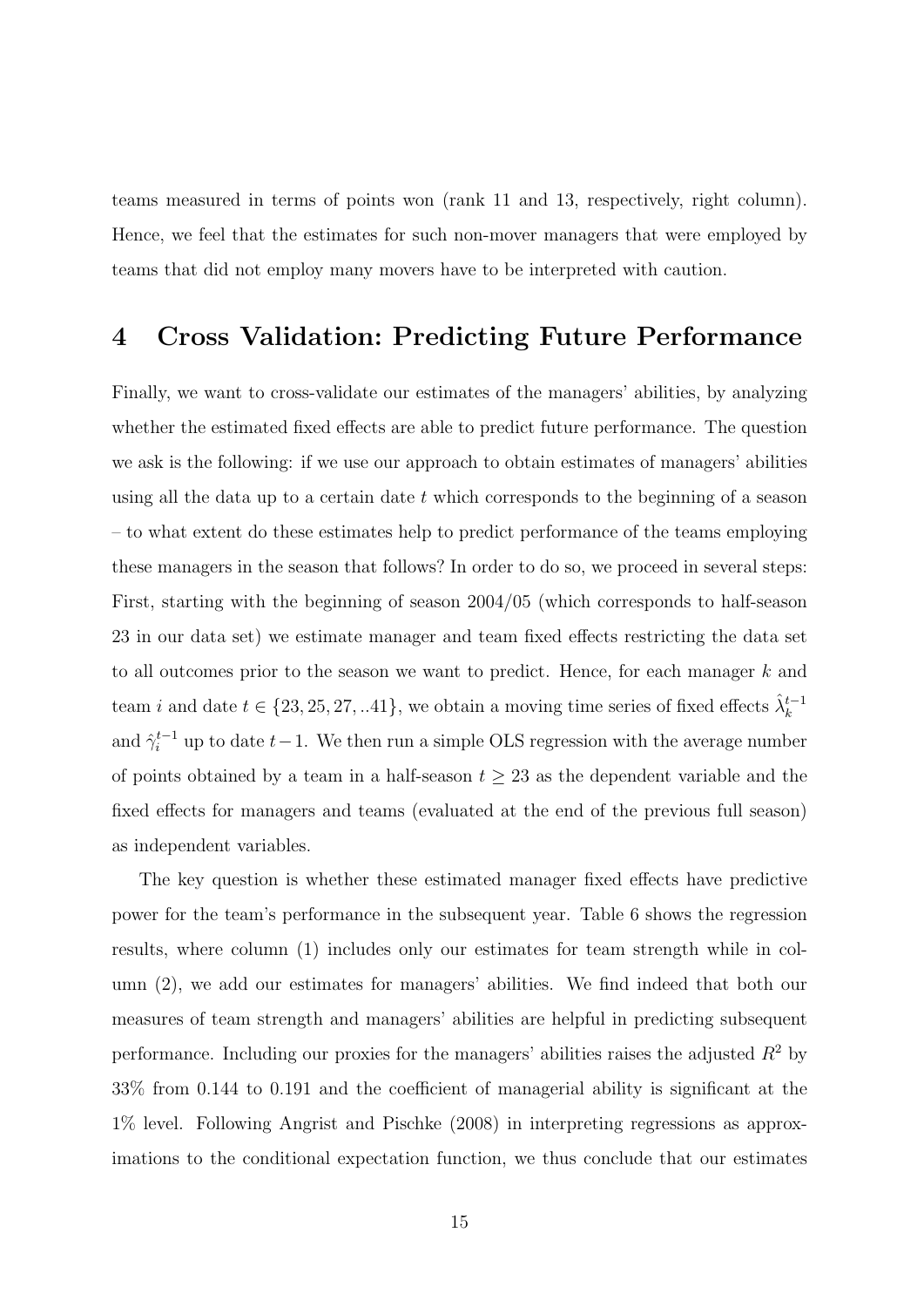|                                   | Model 1                | Model 2                |                                   | Model 3               | Model 4               |
|-----------------------------------|------------------------|------------------------|-----------------------------------|-----------------------|-----------------------|
| Team FE                           | $0.660***$<br>(0.0983) | $0.782***$<br>(0.100)  | Team Points                       | $0.962***$<br>(0.103) | $0.933***$<br>(0.119) |
| Manager FE                        |                        | $0.354***$<br>(0.0891) | Manager Points                    |                       | 0.0554<br>(0.114)     |
| Constant                          | $1.354***$<br>(0.0301) | $1.364***$<br>(0.0294) | Constant                          | 0.0861<br>(0.148)     | 0.0460<br>(0.169)     |
| Obs.<br>R <sub>2</sub><br>adj. R2 | 262<br>0.148<br>0.144  | 262<br>0.197<br>0.191  | Obs.<br>R <sub>2</sub><br>adj. R2 | 262<br>0.250<br>0.247 | 262<br>0.251<br>0.245 |

Standard errors in parentheses,  $* p < 0.1$ ,  $** p < 0.05$ ,  $*** p < 0.01$ .

Dependent variable: Average points per game per half-season for the seasons 2004/05 to 2013/14.

In columns (1) und (2) the fixed effects for teams and managers are the estimates obtained from season 1993/94 up to the end of the full season preceding the halfseason under consideration. Similarly, in columns (3) und (4), the average points won by teams and managers are obtained up to the end of the full season preceding the half-season under consideration.

Table 6: Using Fixed Effects to Predict Future Performance

of managerial ability indeed substantially affect conditional expectations and are thus valuable predictors of future performance.

In columns (3) and (4) we compare these predictive regressions to an alternative way of predicting team performance on the basis of the average number of points won by a team (with all its previous managers) and its current manager (with all his previous teams) in the past. While the average number of points won by teams in the past is indeed a valuable predictor for future performance (see column (3)), the average number of points won by its manager in the past has no additional explanatory power at all (column (4)). Hence, if we want to disentangle the contribution of a manager from the underlying strength of a team to predict the team's performance, our "purged" measure of ability is more valuable than measures which are simply based on past performance outcomes.

Finally, Table 7 is very similar to Table 6, where we have only replaced the fixed effects of managers and teams as estimated up to date t−1 with their respective percentile scores (i.e. the manager with the highest fixed effect at date  $t-1$  has a percentile score of 1 and the median manager a percentile score of 0.5). Again, the percentile rank of managers has predictive power only when the ranking occurs according to their fixed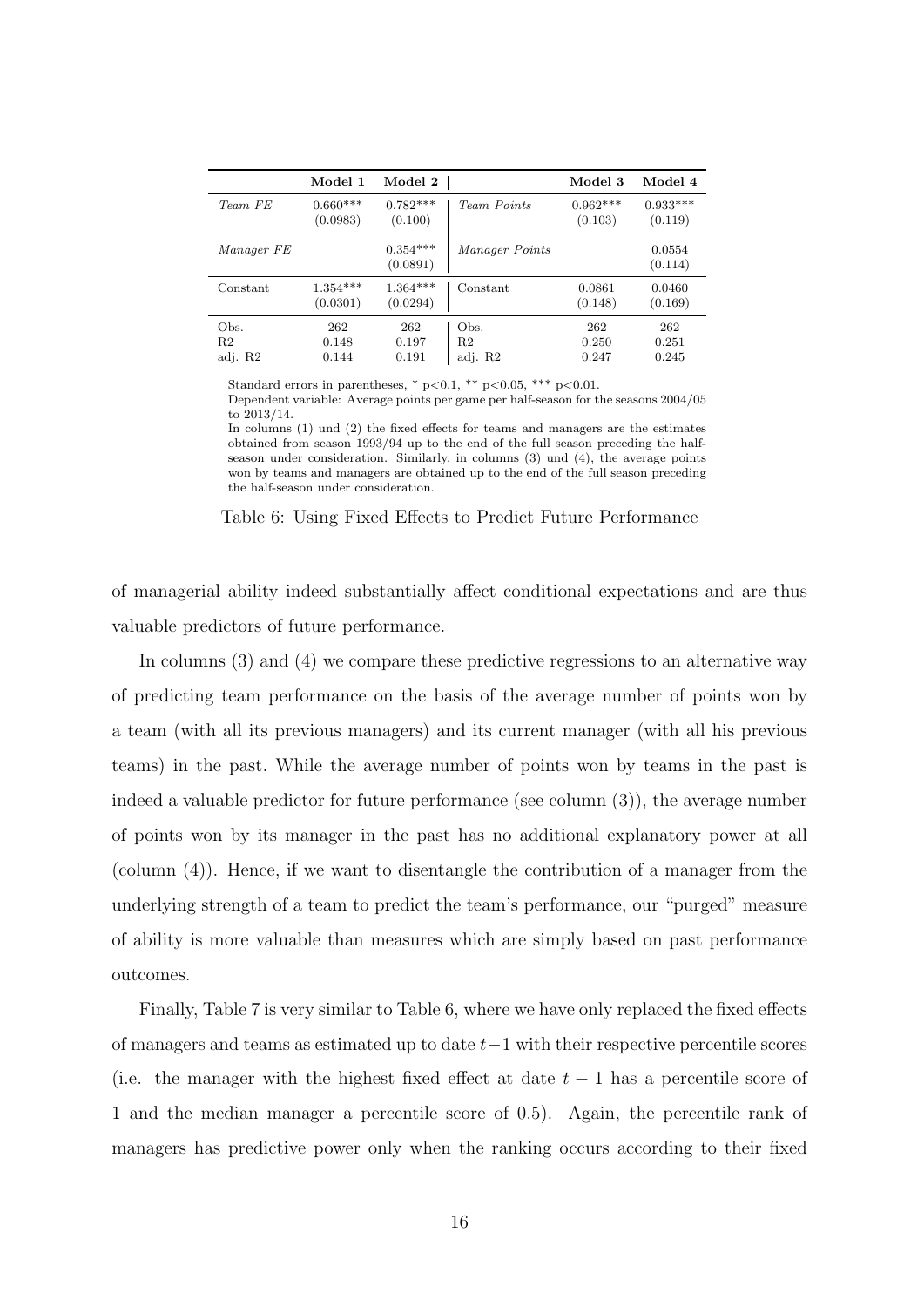|                                   | Model 1                | Model 2                |                                       | Model 3                | Model 4               |
|-----------------------------------|------------------------|------------------------|---------------------------------------|------------------------|-----------------------|
| Team FE<br>(Percentile)           | $0.674***$<br>(0.102)  | $0.731***$<br>(0.101)  | Team-Points<br>(Percentile)           | $1.004***$<br>(0.125)  | $0.899***$<br>(0.144) |
| Manager FE<br>(Percentile)        |                        | $0.335***$<br>(0.0956) | <i>Manager-Points</i><br>(Percentile) |                        | 0.229<br>(0.159)      |
| Constant                          | $1.023***$<br>(0.0692) | $0.759***$<br>(0.101)  | Constant                              | $0.724***$<br>(0.0934) | $0.633***$<br>(0.113) |
| Obs.<br>R <sub>2</sub><br>adj. R2 | 262<br>0.144<br>0.141  | 262<br>0.183<br>0.176  | Obs.<br>R <sub>2</sub><br>adj. R2     | 262<br>0.199<br>0.196  | 262<br>0.205<br>0.199 |

Standard errors in parentheses,  $* p < 0.1$ ,  $** p < 0.05$ ,  $*** p < 0.01$ .

Dependent variable: Average points per game per half-season for the seasons 2004/05 to 2013/14.

In columns (1) und (2) the fixed effects for teams and managers are the estimates obtained from season 1993/94 up to the end of the full season preceding the halfseason under consideration. Similarly, in columns (3) und (4), the average points won by teams and managers are obtained up to the end of the full season preceding the half-season under consideration.

#### Table 7: Using Fixed Effects to Predict Future Performance

effects (column (2)), but not when ranked with respect to their average points won in the past (column (4)). Moreover, it is interesting to note that the slope of the manager rank (0.335) attains a value of about 46% of the slope of the team strength (0.731). Given that it seems much easier to replace a manager with a better one than to replace a whole team, picking a better manager indeed seems to be a key lever to increase team performance.

## 5 Conclusion

We have analyzed the impact of managers on the performance of their teams in the context of professional sports. In particular, we have estimated average additional performance contributions for individual managers by making use of the high turnover rates in the Bundesliga which allows to disentangle manager effects from the strength of their respective teams. We found a strong variation in these performance contributions. For instance, our estimates indicate that a manager at the 25% percentile in the ability distribution wins 18% more points per game than one at the 75% percentile. Moving from the median to the best manager in the sample is associated with a 33% higher performance in terms of the points awarded.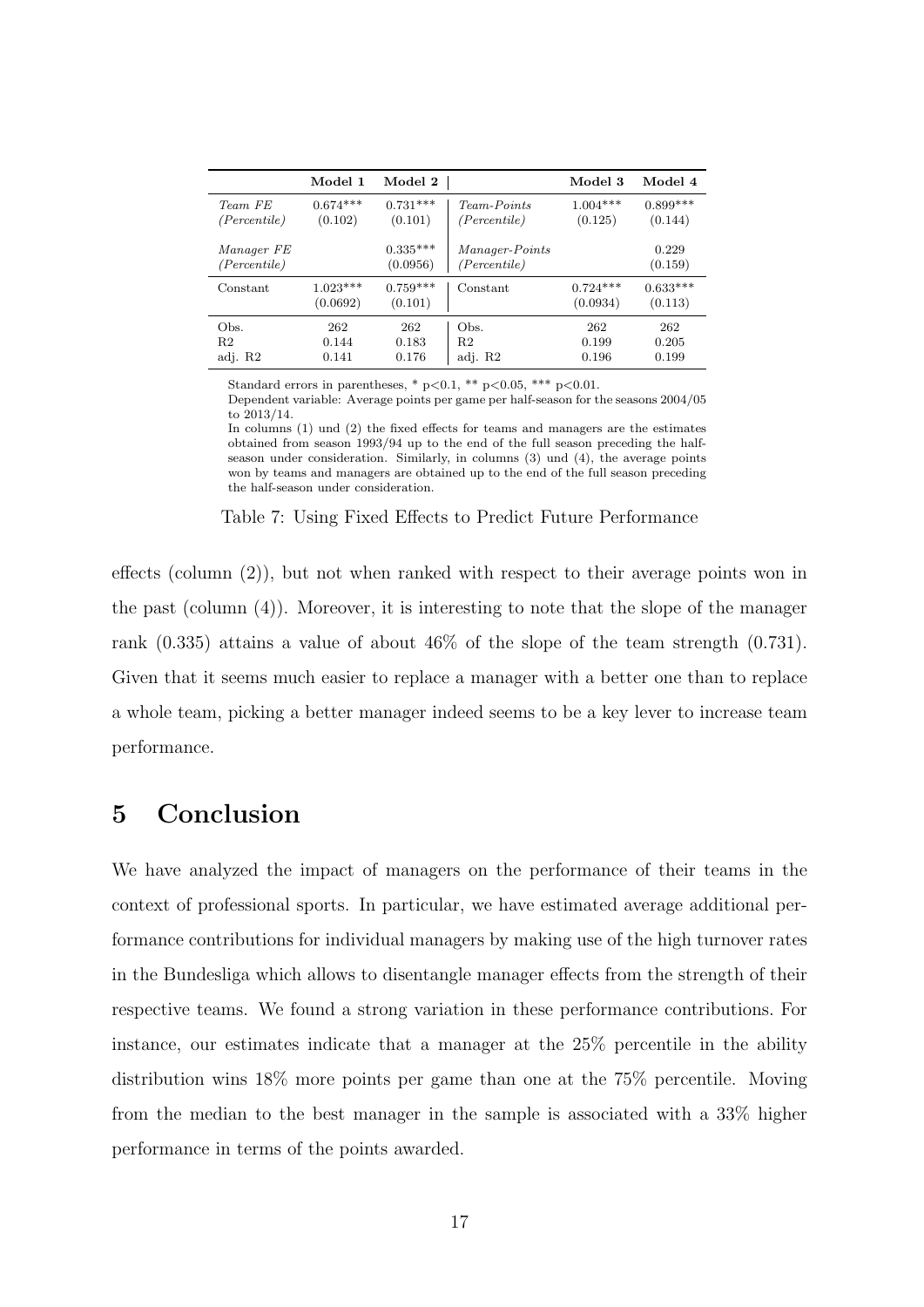Of course the approach also has potential limitations. For example, one could argue that the estimate for managers in top teams like Bayern Munich are computed comparing them only with other top managers while managers in bad teams are compared only with lower qualified managers. However, we observe a substantial number (26) of managers who have worked in teams of very different strengths. For instance, one manager (Felix Magath) has worked in 7 different teams (including Bayern Munich, but also substantially weaker ones such as Nürnberg or Frankfurt). These high frequency movers connect managers across different skill levels and facilitates the identification of their individual effects (see also the argument in Graham et al., 2012). But of course, the individual ability estimates have to be treated with caution for those managers who have worked only in teams which have employed only a few other managers.

A more problematic assumption is the stability of the (relative) strengths of teams across the considered time period which may vary over time due to changes in the financial strength of teams, or the quality their executive and/or supervisory boards. Using shorter time intervals (for example, by including team/season fixed effects covering, say, five seasons) would relax the stability assumption. However, apart from the fact that any such division of our data set into 5-year periods would appear arbitrary to some degree, this also raises collinearity issues due to a larger congruence of the time periods in which manager-team pairs are observed. For example, when a manager is observed with a team for a whole five-year period, then part of his impact will be picked up by the respective team/season fixed effect and vice versa. Clearly, this problem could be relaxed as data from more upcoming seasons becomes available, and it would be an interesting topic for future research to further investigate the robustness of our results. This might also generate more precise estimators of the fixed effects of those managers who have not yet terminated their career, and are currently only observed for small number of seasons (and with a small number of teams).

Moreover, we have shown that our ability estimates have predictive power. Using past data to estimate abilities disentangling manager's contributions helps to form better expectations about future performance. In turn, it can help teams to spot talent and to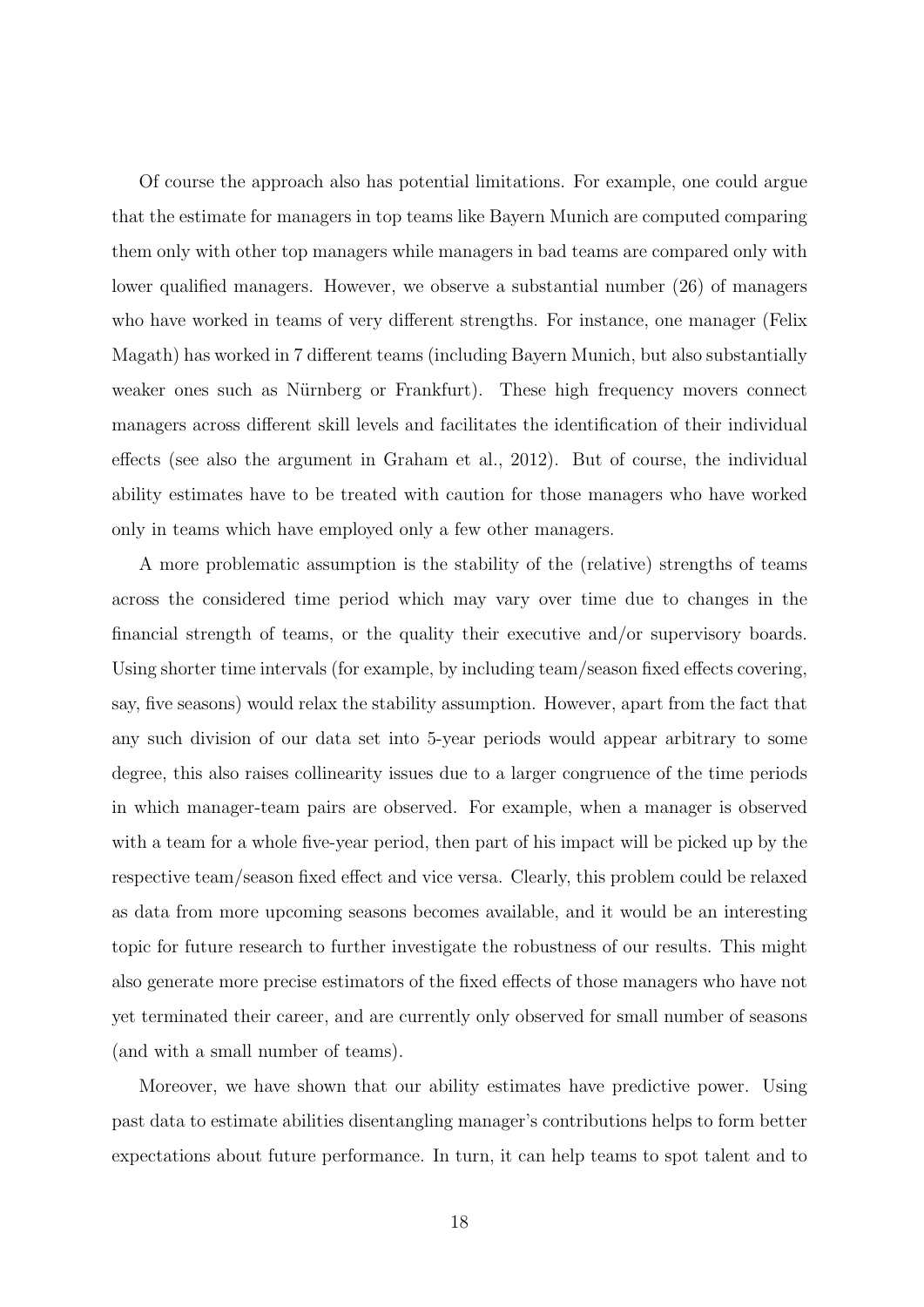detect undervalued managers on the market.

## Appendix

# A Estimated Fixed Effect for All Managers (Movers and Non-movers)

The subsequent table provides a ranking of all (mover and non-mover) managers in the final data set.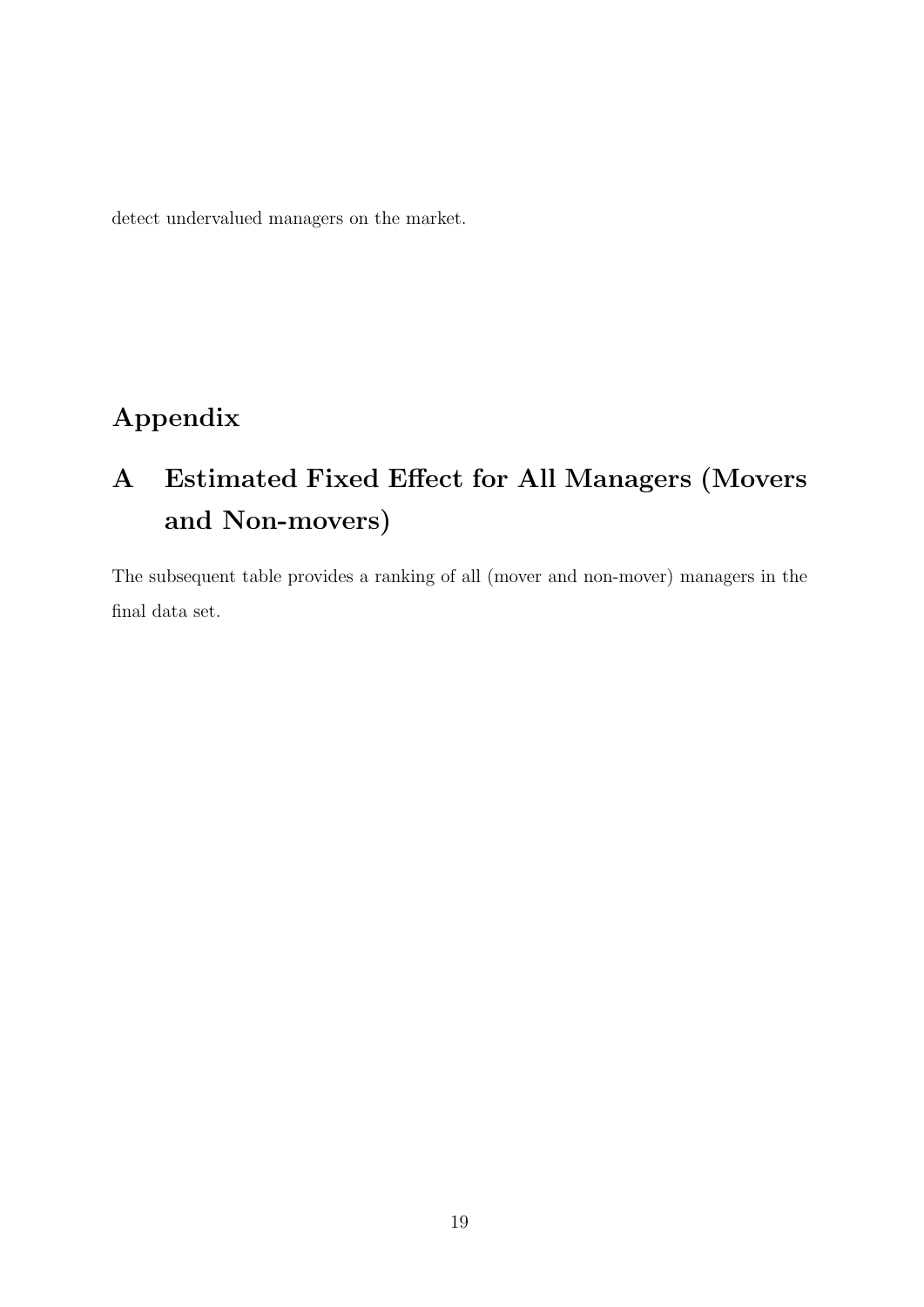|                             |                                                    | Estimated Fixed Effects |               |                                        |                      |                       |                                  | Avg. Points per Game |                      |                                     |                      |
|-----------------------------|----------------------------------------------------|-------------------------|---------------|----------------------------------------|----------------------|-----------------------|----------------------------------|----------------------|----------------------|-------------------------------------|----------------------|
| Rank                        | Manager                                            | Coeff.                  | Rank          | Manager                                | Coeff.               | Rank                  | Manager                          | <b>ØPoints</b>       | Rank                 | Manager                             | $\varnothing$ Points |
|                             | Tuchel, Thomas                                     | 0.829                   |               | Sidka, Wolfgang                        | 0.019                |                       | Guardiola, Pep                   | 2.647                | 5355                 | Berger, Jörg                        | 1.299                |
|                             | Guardiola, Pep                                     | 0.694                   |               | Solbakken, Stale                       | $-0.028$             |                       | Hitzfeld, Ottmar                 | 2.008                |                      | Lorant, Werner                      | 1.291                |
|                             | Pacult, Peter                                      | 0.552                   |               | Gaal, Louis van                        | 0.028                |                       | Lewandowski, Sascha              | 1.975                |                      | Gerets, Erik                        | 1.289                |
|                             | Klopp, Jürgen                                      | 0.459                   |               | Stanislawski, Holger                   | 0.042                | 4                     | Gaal, Louis van                  | 1.937                | $\frac{56}{6}$       | Neururer, Peter                     | 1.287                |
| <b>IQ</b>                   | Keller, Jens                                       | 0.428                   |               | Pagelsdorf, Frank                      | $-0.051$             | <b>IQ</b>             | Klinsmann, Jürgen                | 1.862                |                      | <b>Nolf</b> , Wolfgang              | 1.284                |
| $\circ$ $\sim$              | Favre, Lucien                                      | 0.411                   |               | Funkel, Friedhelm                      | $-0.058$             | $\circ$ $\sim$        | Keller, Jens                     | 1.843                | $^{58}$              | Fink, Thorsten                      | 1.266                |
|                             | Gross, Christian                                   | 0.401                   |               | Skibbe, Michael                        | $-0.066$             | $\infty$              | Trapattoni, Giovanni             | 1.820                | 59<br>$\overline{6}$ | Fringer, Rolf                       | 1.265<br>1.265       |
| $\infty$<br>$\circ$         | Jol, Martin                                        | 0.379<br>0.378          | $\circ$       | Toppmöller, Klaus<br>Weinzierl, Markus | $-0.070$<br>$-0.073$ | ಾ                     | Jol, Martin                      | 1.794<br>1.788       | 51                   | Weinzierl, Markus<br>Scala, Nevio   | 1.250                |
|                             | Korkut, Tayfun                                     |                         | ୖଌ            |                                        |                      | $\overline{a}$        | Heynckes, Jupp                   |                      | 62                   |                                     | 1.240                |
| $\overline{10}$             | Slomka, Mirko                                      | 0.378                   |               | Wolf, Wolfgang                         | $-0.079$             |                       | Gross, Christian                 | 1.769                |                      | Meyer, Hans                         |                      |
| 를                           | Lewandowski, Sascha                                | 0.361                   | ಁ             | Jara, Kurt                             | $-0.084$             | 름                     | Sammer, Matthias                 | 1.759                | $\mathbb{S}^3$       | Köppel, Horst<br>Körbel, Karl-Heinz | 1.231                |
| $^{12}$                     | Lorant, Werner                                     | 0.338                   | Ğ             | Klinsmann, Jürgen                      | $-0.100$             | 22                    | Rehhagel, Otto                   | 1.729                | $^{64}$              |                                     | 1.229                |
| $\frac{3}{1}$               | Schaefer, Frank                                    | 0.333                   | ँ             | Fink, Thorsten                         | $-0.114$             |                       | Klopp, Jürgen                    | 1.712                | 65                   | Dutt, Robin                         | 1.215                |
| 4                           | Schaaf, Thomas                                     | 0.314                   | త             | Koller, Marcel                         | $-0.119$             | 4                     | Daum, Christoph                  | 1.687                | 66                   | Schlünz, Juri                       | 1.205                |
| $\frac{15}{10}$             | Hecking, Dieter                                    | 0.264                   | Ö             | Augenthaler, Klaus                     | $-0.127$             | 凸                     | Löw, Joachim                     | 1.662                | 79                   | Lienen, Ewald                       | 1.203                |
| $\frac{6}{2}$               | Krauss, Bernd                                      | 0.257                   | õ             | Verbeek, Gertjan                       | $-0.133$             | $\frac{20}{2}$        | Hyypiä, Sami                     | 1.655                | 68                   | Zachhuber, Andreas                  | 1.180                |
| 71                          | Rehhagel, Otto                                     | 0.202                   |               | Fach, Holger                           | $-0.136$             |                       | Magath, Felix                    | 1.644                | 69                   | Möhlmann, Benno                     | 1.164                |
|                             | Löw, Joachim                                       | 0.168                   | ᅙ             | Vogts, Berti                           | $-0.139$             |                       | Schaaf, Thomas                   | 1.618                | $\overline{C}$       | Finke, Volker                       | 1.162                |
|                             | Wiesinger, Michael                                 | 0.164                   | Ļ             | Engels, Stephan                        | $-0.140$             |                       | Vogts, Berti                     | 1.591                | $\overline{7}$       | Wiesinger, Michael                  | 1.160                |
| 228528                      | Sammer, Matthias                                   | 0.164                   | r             | Körbel, Karl-Heinz                     | $-0.143$             |                       | Slomka, Mirko                    | 1.556                |                      | Köstner, Lorenz-Gün                 | 1.149                |
|                             | Olsen, Morten                                      | 0.148                   |               | Gerets, Erik                           | $-0.148$             |                       | Brehme, Andreas                  | 1.547                | 73                   | Fach, Holger                        | 1.127                |
|                             | Götz, Falko                                        | 0.148                   |               | Trapattoni, Giovanni                   | $-0.170$             |                       | Favre, Lucien                    | 1.545                |                      | Bongartz, Hannes                    | 1.113                |
|                             | Heynckes, Jupp                                     | 0.146                   |               | Dutt, Robin                            | $-0.171$             |                       | Stevens, Huub                    | 1.530                | 75                   | Middendorp, Ernst                   | 1.108                |
| $^{24}$                     | Brehme, Andreas                                    | 0.133                   |               | Berger, Jörg                           | $-0.174$             | 2285333               | Doll, Thomas                     | 1.508                | $^{6}$               | Kurz, Marco                         | 1.100                |
|                             | Röber, Jürgen                                      | 0.127                   |               | Marwijk, Bert van                      | $-0.185$             |                       | Neubarth, Frank                  | 1.500                |                      | McClaren, Steve                     | 1.095                |
| 25                          | Magath, Felix                                      | 0.121                   | 5752525       | Heesen, Thomas von                     | $-0.193$             |                       | Röber, Jürgen                    | 1.496                | $^{8}$               | Heesen, Thomas von                  | 1.091                |
|                             | Gisdol, Markus                                     | 0.116                   |               | Advocaat, Dick                         | $-0.195$             |                       | Krauss, Bernd                    | .487                 | 79                   | Funkel, Friedhelm                   | 1.087                |
|                             | Rangnick, Ralf                                     | 0.114                   |               | Middendorp, Ernst                      | $-0.206$             |                       | Rausch, Friedel                  | $-481$               | 80                   | Latour, Hanspeter                   | 1.059                |
| 2888                        | Meyer, Hans                                        | 0.112                   |               |                                        | $-0.217$             |                       |                                  | 1.480                |                      |                                     | 1.059                |
|                             |                                                    |                         |               | Rapolder, Uwe                          |                      |                       | Rutten, Fred                     |                      | $\frac{3}{8}$        | Pezzaiuoli, Marco                   |                      |
|                             | Neururer, Peter                                    | 0.098                   |               | Pezzaiuoli, Marco                      | $-0.217$             | s s a s s s s s s s s | Skibbe, Michael                  | .473                 |                      | Koller, Marcel                      | 1.053                |
| $\frac{1}{2}$ $\frac{1}{2}$ | Hitzfeld, Ottmar                                   | 0.097                   |               | Frontzeck, Michael                     | $-0.225$             |                       | Pacult, Peter                    | 1.469                | 83                   | Maslo, Uli                          | 1.048                |
|                             | Daum, Christoph                                    | 0.078                   |               | Herrlich, Heiko                        | $-0.234$             |                       | Marwijk, Bert van                | -447                 | 84                   | Rapolder, Uwe                       | 1.041                |
| 33                          | Veh, Armin                                         | 0.073                   |               | Luhukay, Jos                           | $-0.240$             |                       | abbadia, Bruno                   | 1.439                | $85$                 | Luhukay, Jos                        | 1.022                |
| 34                          | Stevens, Huub                                      | 0.067                   |               | Bommer, Rudi                           | $-0.242$             |                       | Ribbeck, Erich                   | .431                 | 86                   | Reimann, Willi                      | 1.017                |
| 35                          | Maslo, Uli                                         | 0.066                   |               | Fringer, Rolf                          | $-0.251$             |                       | Dörner, Hans-Jürgen              | 1.426                | 78                   | Advocaat, Dick                      | 1.000                |
| 36                          | Köppel, Horst                                      | 0.064                   |               | Finke, Volker                          | $-0.268$             |                       | Rangnick, Ralf                   | $-425$               | 898                  | Engels, Stephan                     | 1.000                |
|                             | Lienen, Ewald                                      | 0.053                   |               | Kurz, Marco                            | $-0.275$             |                       | Stepanovic, Dragoslav            | 1.414                |                      | Mos, Aad de                         | 1.000                |
| 5.88                        | Dörner, Hans-Jürgen                                | 0.049                   |               | Demuth, Dietmar                        | $-0.276$             | <b>222222</b>         | Korkut, Tayfun<br>Tuchel, Thomas | 1.412                |                      | Soldo, Zvonimir                     | 1.000                |
|                             | Streich, Christian                                 | 0.044                   |               | McClaren, Steve                        | $-0.303$             |                       |                                  | 406                  | $\overline{5}$       | Stanislawski, Holger                | 0.981                |
| $\overline{a}$              | Köstner, Lorenz-Günther                            | 0.040                   |               | Oenning, Michael                       | $-0.332$             | $\theta$              | Jara, Kurt                       | 1.384                | 92                   | Solbakken, Stale                    | 0.967                |
| ₹                           | Latour, Hanspeter                                  | 0.039                   |               | Möhlmann, Benno                        | $-0.333$             | $\frac{1}{4}$         | Veh, Armin                       | .367                 | 93                   | Schneider, Thomas                   | 0.952                |
| $\frac{2}{3}$               | Schlünz, Juri                                      | 0.038                   |               | Reimann, Willi                         | $-0.342$             | 42                    | Schaefer, Frank                  | 1.364                | 94                   | Frontzeck, Michael                  | 0.942                |
| ಇ                           | Rutten, Fred                                       | 0.035                   |               | Zumdick, Ralf                          | $-0.358$             | $\mathfrak{B}$        | Hecking, Dieter                  | .362                 | $65$                 | Herrlich, Heiko                     | 0.909                |
| $\sharp$                    | Babbel, Markus                                     | 0.035                   |               | Scala, Nevio                           | $-0.379$             | $\overline{4}$        | Toppmöller, Klaus                | 1.360                | $96$                 | Verbeek, Gertjan                    | 0.909                |
| 45                          | Zachhuber, Andreas                                 | 0.032                   |               | Gerland, Hermann                       | $-0.401$             | 45                    | Götz, Falko                      | 1.356                | 67                   | Gerland, Hermann                    | 0.882                |
| $\frac{6}{5}$               | Rausch, Friedel                                    | 0.018                   |               | Schneider, Thomas                      | $-0.421$             | $\frac{6}{5}$         | Gisdol, Markus                   | 1.341                | $^{98}$              | Zumdick, Ralf                       | 0.857                |
|                             | Soldo, Zvonimir                                    | 0.017                   |               | Stepanovic, Dragoslav                  | $-0.424$             | ¦÷                    | Streich, Christian               | 1.341                | 99                   | Bommer, Rudi                        | 0.853                |
| $\frac{48}{5}$              | Jabbadia, Bruno                                    | (Ref)                   | $\frac{5}{2}$ | Mos, Aad de                            | $-0.452$             | $\frac{3}{4}$         | Sidka, Wolfgang                  | 1.333                | $\epsilon$           | Sorg, Marcus                        | 0.765                |
| $^{49}$                     | Neubarth, Frank                                    | $-0.003$                | 101           | Bonhof, Rainer                         | $-0.466$             |                       | Babbel, Markus                   | 1.321                | 101                  | Oenning, Michael<br>Bonhof, Rainer  | 0.706                |
| S0                          | Hyypiä, Sami                                       | $-0.003$                | 102           | Ribbeck, Erich                         | $-0.514$             | S.                    | Augenthaler, Klaus               | .317                 | 102                  |                                     | 0.696                |
| 15                          | Bongartz, Hannes                                   | $-0.009$                | $\frac{3}{2}$ | Sorg, Marcus                           | $-0.562$             | $\frac{1}{2}$         | Olsen, Morten                    | 1.314                | 103                  | Demuth, Dietmar                     | 0.647                |
| 52                          | Doll, Thomas                                       | $-0.014$                |               |                                        |                      |                       | Pagelsdorf, Frank                | 1.303                |                      |                                     |                      |
|                             | All managers not eliminated by conditions F and MT |                         |               |                                        |                      |                       |                                  |                      |                      |                                     |                      |
|                             | Non-mover managers are highlighted in gray.        |                         |               |                                        |                      |                       |                                  |                      |                      |                                     |                      |

Table 8: Ranking of Mover and Non-Mover Managers by Size of Fixed Effect Table 8: Ranking of Mover and Non-Mover Managers by Size of Fixed Effect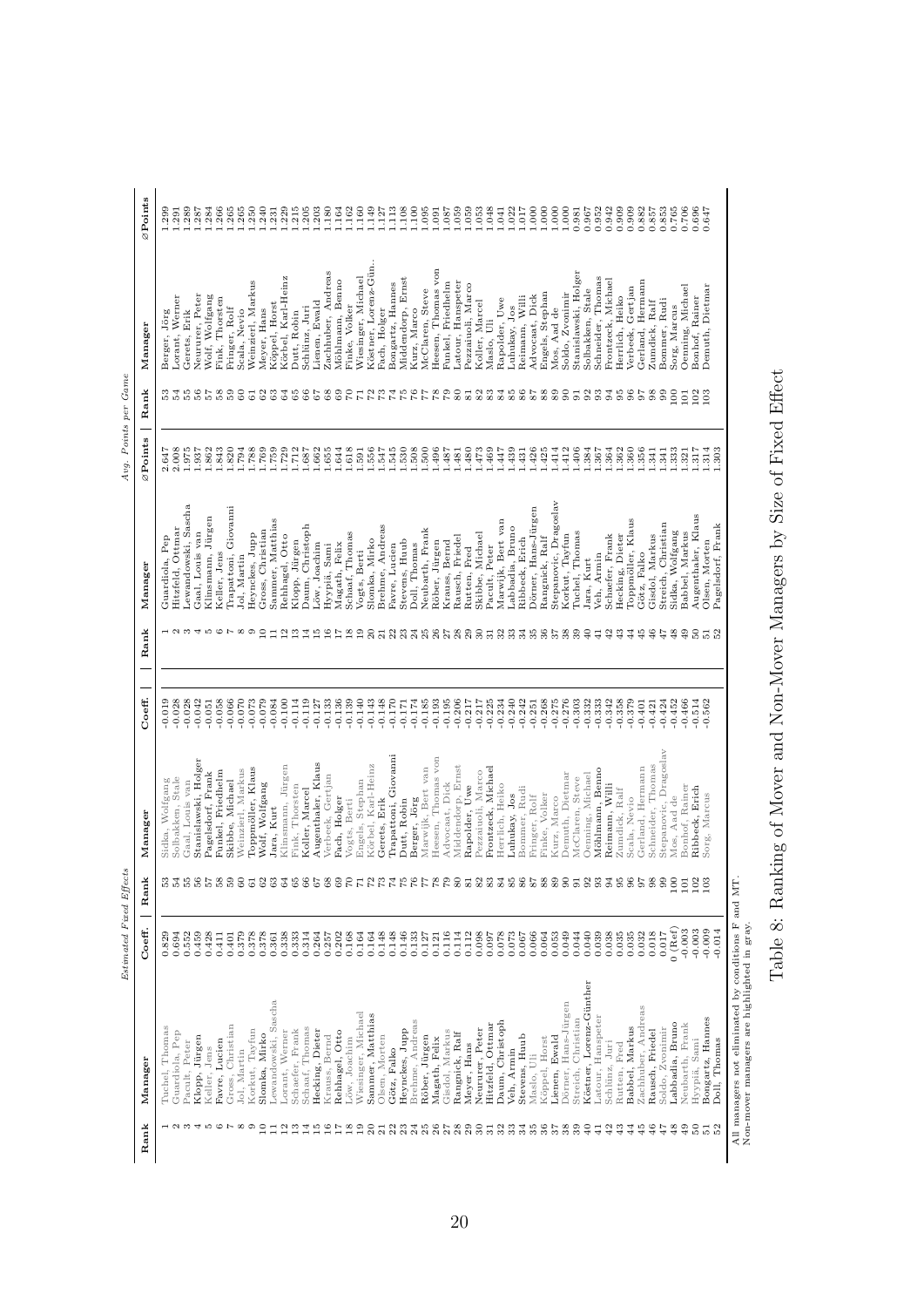$Estimated\ Fixed\ Effects$ 

| Average Points per Game |  |  |
|-------------------------|--|--|
|                         |  |  |

| Rank           | Team             | Coeff     | Rank           | Team             | Points |
|----------------|------------------|-----------|----------------|------------------|--------|
| $\mathbf{1}$   | Bayern Munich    | 0.751     | $\mathbf{1}$   | Bayern Munich    | 2.082  |
| $\overline{2}$ | Leverkusen       | 0.460     | $\overline{2}$ | Dortmund         | 1.755  |
| 3              | Dortmund         | 0.347     | 3              | Leverkusen       | 1.677  |
| $\overline{4}$ | Schalke          | 0.230     | 4              | Schalke          | 1.604  |
| 5              | Hamburg          | 0.207     | 5              | <b>Bremen</b>    | 1.546  |
| 6              | Stuttgart        | 0.177     | 6              | Stuttgart        | 1.510  |
| $\overline{7}$ | Augsburg         | 0.147     | 7              | Hamburg          | 1.444  |
| 8              | Wolfsburg        | 0.147     | 8              | Kaiserslautern   | 1.444  |
| 9              | Kaiserslautern   | 0.143     | 9              | Hertha Berlin    | 1.418  |
| 10             | Freiburg         | 0.117     | 10             | Wolfsburg        | 1.383  |
| 11             | <b>Bremen</b>    | 0.058     | 11             | Mainz            | 1.301  |
| 12             | Hertha Berlin    | 0.033     | 12             | Hannover         | 1.296  |
| 13             | Hoffenheim       | 0.032     | 13             | 1860 Munich      | 1.293  |
| 14             | <b>Bielefeld</b> | 0.015     | 14             | Hoffenheim       | 1.292  |
| 15             | Frankfurt        | $0$ (Ref) | 15             | Mönchengladbach  | 1.239  |
| 16             | Bochum           | $-0.034$  | 16             | Frankfurt        | 1.212  |
| 17             | Aachen           | $-0.046$  | 17             | Augsburg         | 1.206  |
| 18             | Duisburg         | $-0.116$  | 18             | Freiburg         | 1.178  |
| 19             | Rostock          | $-0.124$  | 19             | <b>Bochum</b>    | 1.175  |
| 20             | Mönchengladbach  | $-0.128$  | 20             | Unterhaching     | 1.162  |
| 21             | Unterhaching     | $-0.142$  | 21             | Rostock          | 1.160  |
| 22             | Nürnberg         | $-0.165$  | 22             | Duisburg         | 1.135  |
| 23             | Hannover         | $-0.187$  | 23             | Nürnberg         | 1.127  |
| 24             | Cologne          | $-0.216$  | 24             | Cologne          | 1.114  |
| 25             | St. Pauli        | $-0.353$  | 25             | <b>Bielefeld</b> | 1.044  |
| 26             | 1860 Munich      | $-0.354$  | 26             | Aachen           | 1.000  |
| 27             | Uerdingen        | $-0.477$  | 27             | St. Pauli        | 0.892  |
| 28             | Wattenscheid     | $-0.583$  | 28             | Wattenscheid     | 0.826  |
| 29             | Mainz            | $-0.621$  | 29             | Uerdingen        | 0.821  |

Table 9: Ranking of Teams. Fixed Effects (left) and Average Points per Game (right)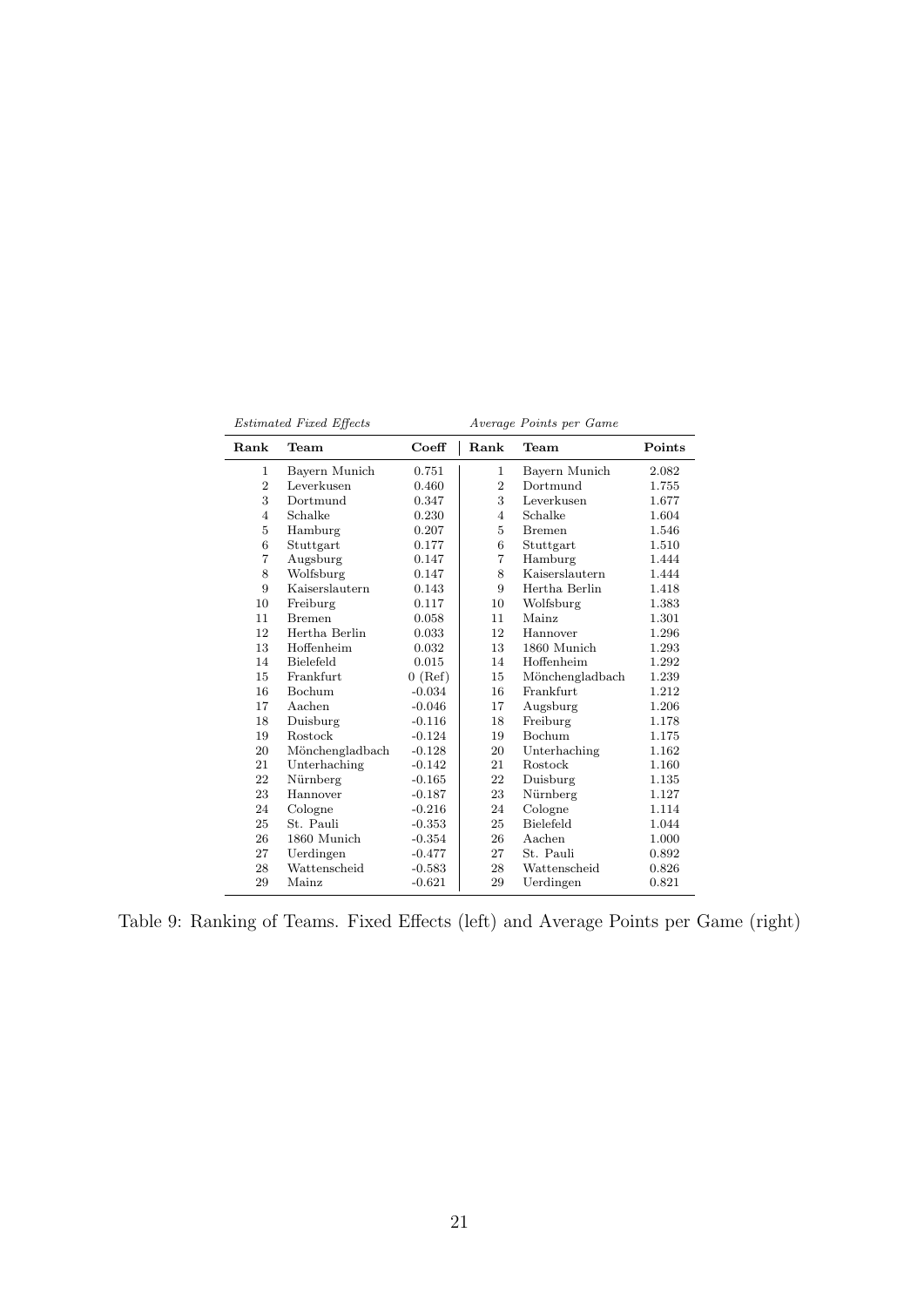## B Managers and Spells Eliminated by Condition F

|                | Manager            |    | Manager             |
|----------------|--------------------|----|---------------------|
| 1              | Achterberg, Eddy   | 31 | Krautzun, Eckhard   |
| $\overline{2}$ | Adrion, Rainer     | 32 | Lattek, Udo         |
| 3              | Arnesen, Frank     | 33 | Lieberwirth, Dieter |
| $\overline{4}$ | Balakov, Krassimir | 34 | Lippert, Bernhard   |
| 5              | Beckenbauer, Franz | 35 | Littbarski, Pierre  |
| 6              | Bergmann, Andreas  | 36 | Minge, Ralf         |
| 7              | Brunner, Thomas    | 37 | Moniz, Ricardo      |
| 8              | Cardoso, Rudolfo   | 38 | Moser, Hans-Werner  |
| 9              | Dammeier, Detlev   | 39 | Nemet, Klaus-Peter  |
| 10             | Dohmen, Rolf       | 40 | Neu, Hubert         |
| 11             | Ehrmantraut, Horst | 41 | Preis, Ludwig       |
| 12             | Eichkorn, Josef    | 42 | Prinzen, Roger      |
| 13             | Entenmann, Willi   | 43 | Reck, Oliver        |
| 14             | Erkenbrecher, Uwe  | 44 | Renner, Dieter      |
| 15             | Fanz, Reinhold     | 45 | Reutershahn, Armin  |
| 16             | Geideck, Frank     | 46 | Rolff, Wolfgang     |
| 17             | Gelsdorf, Jürgen   | 47 | Schafstall, Rolf    |
| 18             | Halata, Damian     | 48 | Schehr, Ralf        |
| 19             | Hartmann, Frank    | 49 | Scholz, Heiko       |
| 20             | Heine, Karsten     | 50 | Schulte, Helmut     |
| 21             | Heinemann, Frank   | 51 | Sundermann, Jürgen  |
| 22             | Henke, Michael     | 52 | Thom, Andreas       |
| 23             | Hermann, Peter     | 53 | Tretschok, Rene     |
| 24             | Hieronymus, Holger | 54 | Vanenburg, Gerald   |
| 25             | Hrubesch, Horst    | 55 | Völler, Rudi        |
| 26             | Hörster, Thomas    | 56 | Weber, Heiko        |
| 27             | John, Christoph    | 57 | Wilmots, Marc       |
| 28             | Jonker, Andries    | 58 | Wosz, Dariusz       |
| 29             | Kohler, Jürgen     | 59 | Ziege, Christian    |
| 30             | Kramer, Frank      | 60 | Zobel, Rainer       |

Table 10: Managers without a spell satisfying condition F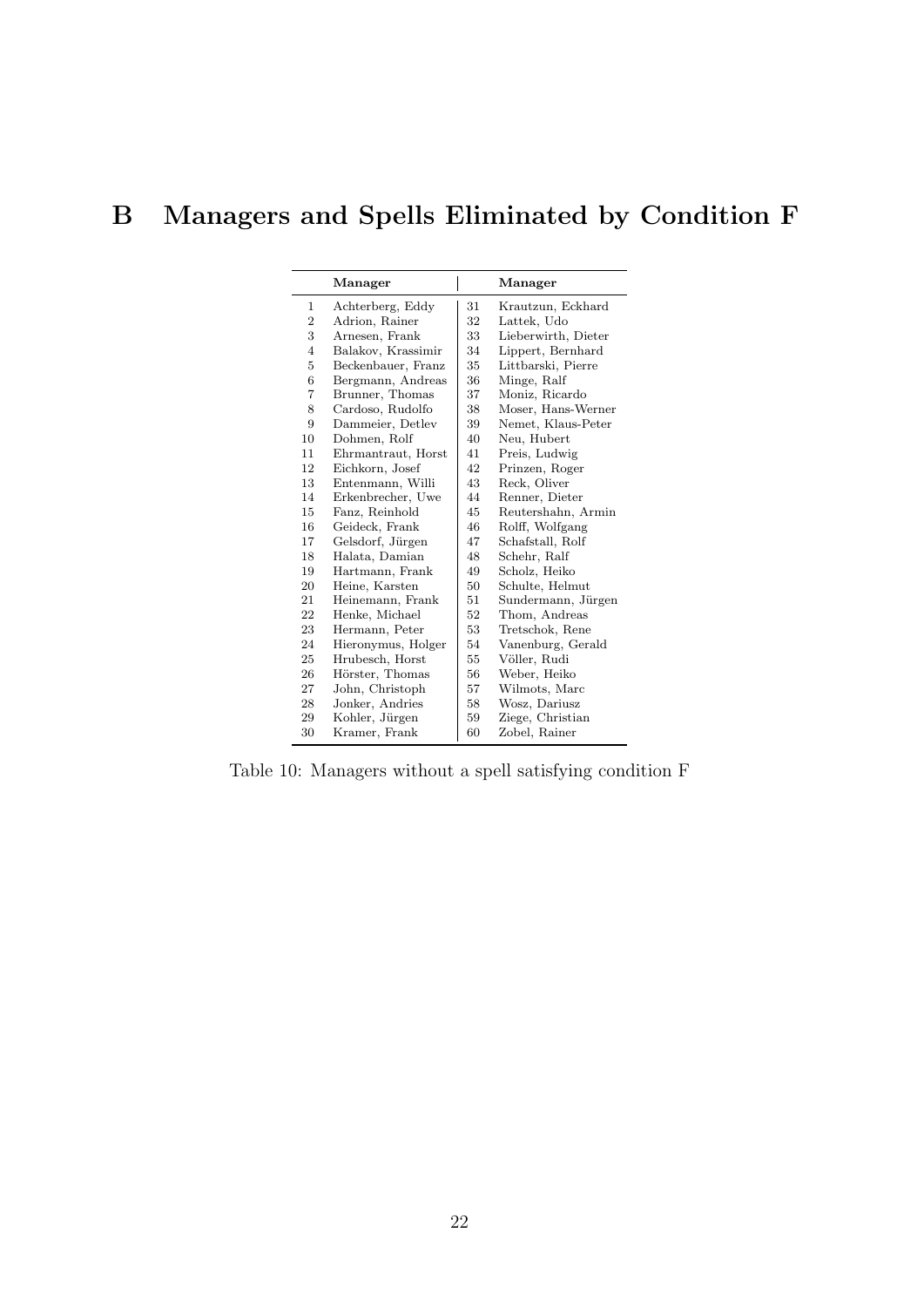|                | Manager                 | $\mathrm{Team}$ | <b>Matches</b><br>(in Spell) | Year |
|----------------|-------------------------|-----------------|------------------------------|------|
| $\mathbf{1}$   | Adrion, Rainer          | Stuttgart       | 11                           | 1998 |
| $\overline{2}$ | Beckenbauer, Franz      | Bayern Munich   | 14                           | 1993 |
| 3              | Bergmann, Andreas       | Hannover        | 16                           | 2009 |
| $\overline{4}$ | Ehrmantraut, Horst      | Frankfurt       | 16                           | 1998 |
| $\overline{5}$ | Entenmann, Willi        | Nürnberg        | 15                           | 1993 |
| 6              | Gelsdorf, Jürgen        | Bochum          | 12                           | 1994 |
| $\overline{7}$ | Götz, Falko             | Hertha Berlin   | 13                           | 2001 |
| 8              | Hartmann, Frank         | Wattenscheid 09 | 11                           | 1993 |
| 9              | Heesen, Thomas von      | Nürnberg        | 15                           | 2007 |
| 10             | Henke, Michael          | Kaiserslautern  | 13                           | 2005 |
| 11             | Hörster, Thomas         | Leverkusen      | 11                           | 2002 |
| 12             | Kohler, Jürgen          | Duisburg        | 11                           | 2005 |
| 13             | Köstner, Lorenz-Günther | Wolfsburg       | 15                           | 2009 |
| 14             | Krauss, Bernd           | Dortmund        | 11                           | 1999 |
| 15             | Krautzun, Eckhard       | Kaiserslautern  | 11                           | 1995 |
| 16             | Kurz, Marco             | Hoffenheim      | 10                           | 2012 |
| 17             | Marwijk, Bert van       | Hamburg         | 15                           | 2013 |
| 18             | Meier, Norbert          | Mönchengladbach | 11                           | 1997 |
| 19             | Meier, Norbert          | Duisburg        | 15                           | 2005 |
| 20             | Minge, Ralf             | Dresden         | 15                           | 1994 |
| 21             | Oenning, Michael        | Hamburg         | 14                           | 2010 |
| 22             | Rangnick, Ralf          | Schalke         | 13                           | 2011 |
| 23             | Rausch, Friedel         | Nürnberg        | 16                           | 1998 |
| 24             | Rehhabel, Otto          | Hertha Berlin   | 12                           | 2011 |
| 25             | Reimann, Willi          | Nürnberg        | 15                           | 1998 |
| 26             | Schäfer, Winfried       | Stuttgart       | 15                           | 1998 |
| 27             | Schafstall, Rolf        | Bochum          | 13                           | 2000 |
| 28             | Schulte, Helmut         | Schalke         | 11                           | 1993 |
| 29             | Slomka, Mirko           | Hamburg         | 13                           | 2013 |
| 30             | Stevens, Huub           | Stuttgart       | 10                           | 2013 |
| 31             | Zobel, Rainer           | Nürnberg        | 14                           | 1993 |

Table 11: Eliminated Spells with at least 10, but less then 17 matches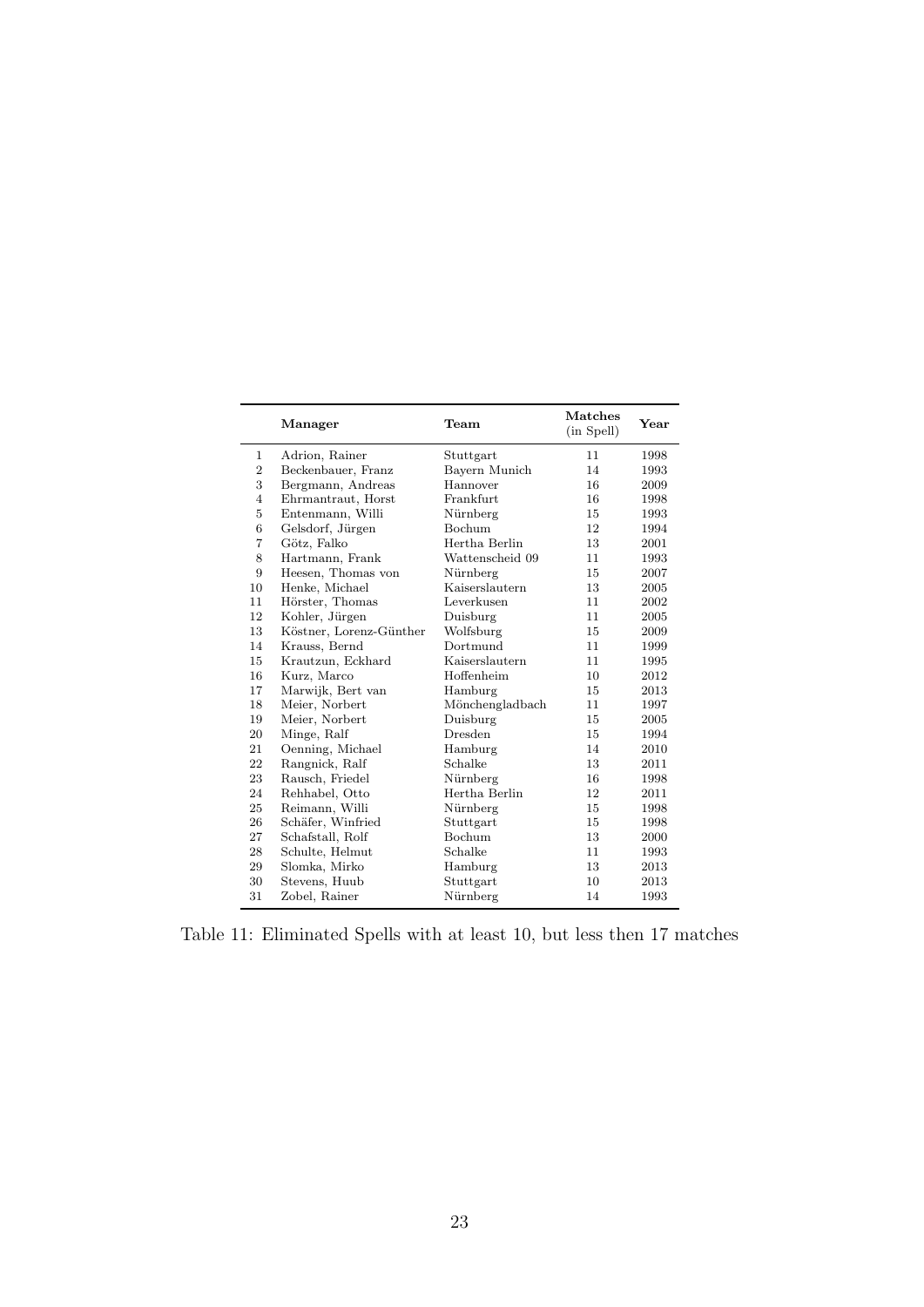## C Teams Eliminated by Condition MT

|                             | Team          | No. of<br>managers | No. of<br>obs  | <b>Managers</b>                                             | No. of<br>obs                         |
|-----------------------------|---------------|--------------------|----------------|-------------------------------------------------------------|---------------------------------------|
| 1                           | Braunschweig* | 1                  | $\overline{2}$ | Lieberknecht, Torsten                                       | $\overline{2}$                        |
| $\mathcal{D}_{\mathcal{L}}$ | Cottbus       | 3                  | 13             | Geyer, Eduard<br>Prasnikar, Bojan<br>Sander, Petrik         | 6<br>4<br>3                           |
| 3                           | Dresden       | 1                  | 3              | Held, Siegfried                                             | 3                                     |
| 4                           | Düsseldorf*   | 3                  | $\overline{7}$ | Meier, Norbert**<br>Ristic, Aleksandar<br>Wojtowicz, Rudolf | $\overline{2}$<br>3<br>$\overline{2}$ |
| 5                           | $F$ urth*     | 1                  | $\overline{2}$ | Büskens, Michael**                                          | $\overline{2}$                        |
| 6                           | Karlsruhe     | $\overline{2}$     | 14             | Becker, Edmund<br>Schäfer, Winfried**                       | 4<br>10                               |
| 7                           | Leipzig       | 1                  | $\overline{2}$ | Stange, Bernd                                               | $\overline{2}$                        |
| 8                           | Ulm           | 1                  | $\overline{2}$ | Andermatt, Martin                                           | $\overline{2}$                        |
|                             |               | $\Sigma$ 13        | $\Sigma_{45}$  |                                                             | > 45                                  |

Unit of observation: Half-season ∗ Some of team's managers are observed with other teams, but these spells do not satisfy condition F.

 $^{\prime}$  Manager observed with several teams, but only one spell satisfies condition F so that manager is not a mover.

Table 12: Teams eliminated by condition MT and their managers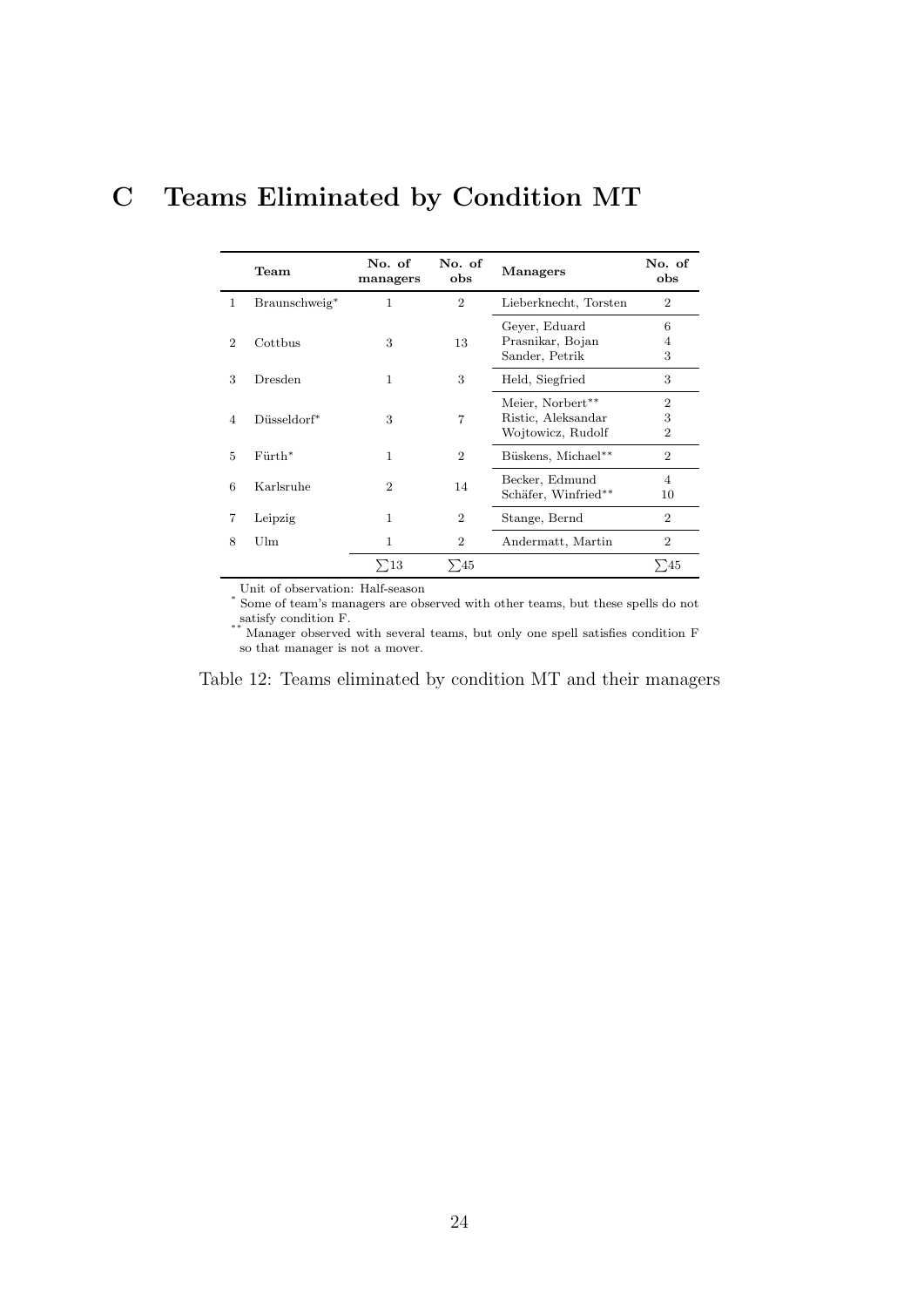### References

- John M. Abowd, Francis Kramarz, and David N. Margolis. High wage workers and high wage firms. Econometrica, 67(2):251–333, 1999.
- Joshua D. Angrist and Jörn-Steffen Pischke. Mostly harmless econometrics: An empiricist's companion. Princeton University Press, Princeton, NJ, 2008.
- Rick Audas, Stephen Dobson, and John Goddard. The impact of managerial change on team performance in professional sports. Journal of Economics and Business, 54(6): 633–650, 2002.
- Linda Smith Bamber, John Jiang, and Isabel Yanyan Wang. What's my style? The influence of top managers on voluntary corporate financial disclosure. The Accounting Review, 85(4):1131–1162, 2010.
- Marianne Bertrand and Antoinette Schoar. Managing with style: The effect of managers on firm policies. Quarterly Journal of Economics, 118(4):1169–1208, 2003.
- Christian Breuer and Roland Singer. Trainerwechsel im Laufe der Spielsaison und ihr Einfluss auf den Mannschaftserfolg. Leistungssport, 26:41–46, 1996.
- Fiona Carmichael and Dennis Thomas. Production and efficiency in team sports: An investigation of rugby league football. Applied Economics, 27(9):859–869, 1995.
- Peter Dawson and Stephen Dobson. Managerial efficiency and human capital: An application to English association football. Managerial and Decision Economics, 23(8): 471–486, 2002.
- Peter Dawson, Stephen Dobson, and Bill Gerrard. Estimating coaching efficiency in professional team sports: Evidence from English association football. Scottish Journal of Political Economy, 47(4):399–421, 2000a.
- Peter Dawson, Stephen Dobson, and Bill Gerrard. Stochastic frontiers and the temporal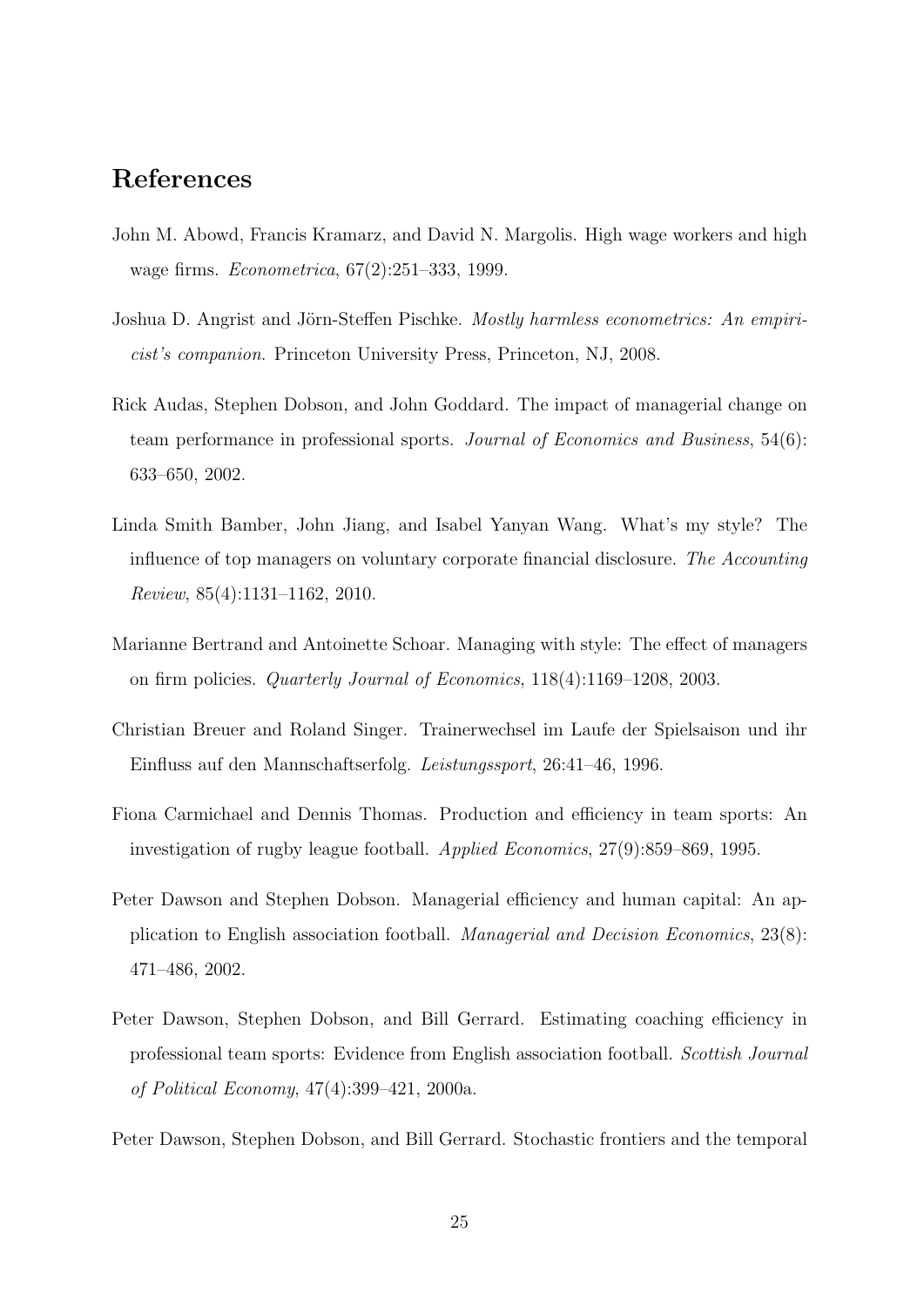structure of managerial efficiency in English soccer. Journal of Sports Economics, 1 (4):341–362, 2000b.

- Maria De Paola and Vincenzo Scoppa. The effects of managerial turnover: Evidence from coach dismissals in Italian soccer teams. Journal of Sports Economics, 13(2): 152–168, 2012.
- Scott D. Dyreng, Michelle Hanlon, and Edward L. Maydew. The effects of executives on corporate tax avoidance. The Accounting Review, 85(4):1163–1189, 2010.
- John L. Fizel and Michael P. D'Itry. Managerial efficiency, managerial succession and organizational performance. Managerial and Decision Economics, 18:295–308, 1997.
- John R. Graham, Si Li, and Jiaping Qiu. Managerial attributes and executive compensation. Review of Financial Studies, 25(1):144–186, 2012.
- Sandra Hentschel, Gerd Muehlheusser, and Dirk Sliwka. The impact of managerial change on performance. The role of team heterogeneity. IZA Discussion Paper No. 6884, 2012.
- Richard A. Hofler and James E. Payne. Efficiency in the national basketball association: A stochastic frontier approach with panel data. Managerial and Decision Economics, 27(4):279–285, 2006.
- Leo H. Kahane. Production efficiency and discriminatory hiring practices in the national hockey league: A stochastic frontier approach. *Review of Industrial Organization*, 27  $(1):47-71, 2005.$
- Edward P. Lazear, Kathryn L. Shaw, and Christopher T. Stanton. The value of bosses. Journal of Labor Economics, forthcoming, 2014.
- Sherwin Rosen. Authority, control, and the distribution of earnings. The Bell Journal of Economics, 13(2):311–323, 1982.